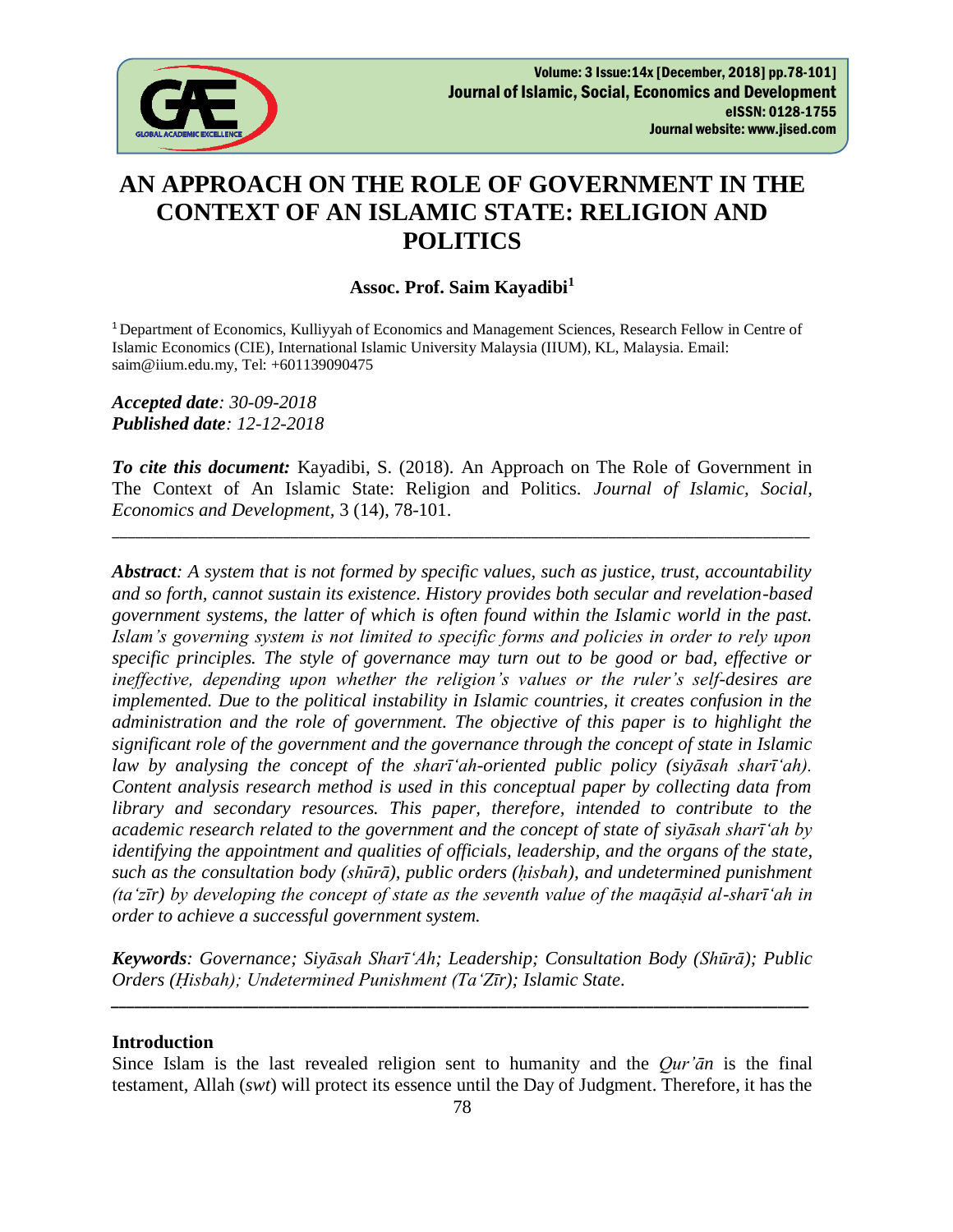capacity to provide appropriate solutions and suggestions for every age and condition. The Glorified and Exalted, who created human beings, has perfect knowledge of His creation's needs both in this world and the future world. The problems of humanity, as one of God's creations, can only be resolved via revelation from its Creator. Given that humanity was not created haphazardly and thus needs a system in which it can survive, this system must be structured with laws and regulations so that chaos and turmoil cannot arise.

The teachings of the *Qur'ān* and the *Sunnah* show us that Islam provides both moral and juridical principles. Regulating this system properly requires an Islamic state. Such a state must be constructed, according to Maududi's "First Principles of the Islamic State" (Maududī 1978), upon four fundamental sources: the *Qur'ān*, the *Sunnah*, the conventions of the *khilāfah al-rāshidah* (*ijmā '[*consensus]), and the rulings of great jurists (*qiyās* [analogy]). Along with his explanations of these concepts, Maududi mentioned four important difficulties and obstructions that may confront us while transforming an unwritten constitution into a written one: the novelty of terms, odd-editing of the ancient juristic literature, defects of our educational system and ignorance run amuck (Maududī 1978).

Religion and politics have never been separated from each other in Muslim life; however, some modernists contend that they are separate spheres. Although Abū Ḥanīfah defined *fiqh* (jurisprudence) as "a person's knowledge of his rights and obligations" (Kayadibi 2010; Ṣadr al-Sharī'ah 1979), this same definition can be applied not only to legal matters, but can also be extended to spheres of one's life, including politics. Given that Islam leaves nothing to itself (i.e., meaningless), excluding life from politics is unthinkable. Muḥammad Asad approached this reality from the perspective of what God wills for humanity, "The *Qur'ān* makes it abundantly clear that the ultimate purpose of all creation is the compliance of the created with the will of the Creator. In the case of man, this compliance called Islam, is postulated as a conscious, active coordination of man's desire and behaviour with the rules of life decreed by the Creator." (Asad 1981). Our world has not been left to itself, for it is a place where each individual is tested. Therefore, leaving it alone would violate the goal of its creation.

Allah (*swt*) controls the world's politics by sending prophets (*ṣ*) one after the other. The last one was Prophet Muhammad (*ṣ*). Since humanity was created to represent God on Earth as His caliph, its members must fulfil the responsibilities that are inherent to their creation. As Allah (*swt*) intended worldly and religious affairs to function simultaneously according to the teachings of the *Qur'ān* and the *Sunnah*, they cannot be separated. In that respect, such a notion is altogether rejected.

In terms of the context of an Islamic state, Muslim scholars have considered three important dimensions: the Muslim community (*ummah*), the Islamic law (*sharī'ah*), and the leadership of the Muslim community (*khilāfah*). As these three dimensions support each other, neglecting any one of them renders the state meaningless. For this reason, the state must maintain the *sharī'ah*'s supremacy in all because Allah (*swt*) has absolute authority or ultimate sovereignty and the caliph, who represents this law on Earth, is duty-bound to implement it through the guidance of a consultative group (*shūrā*). Nevertheless, he is not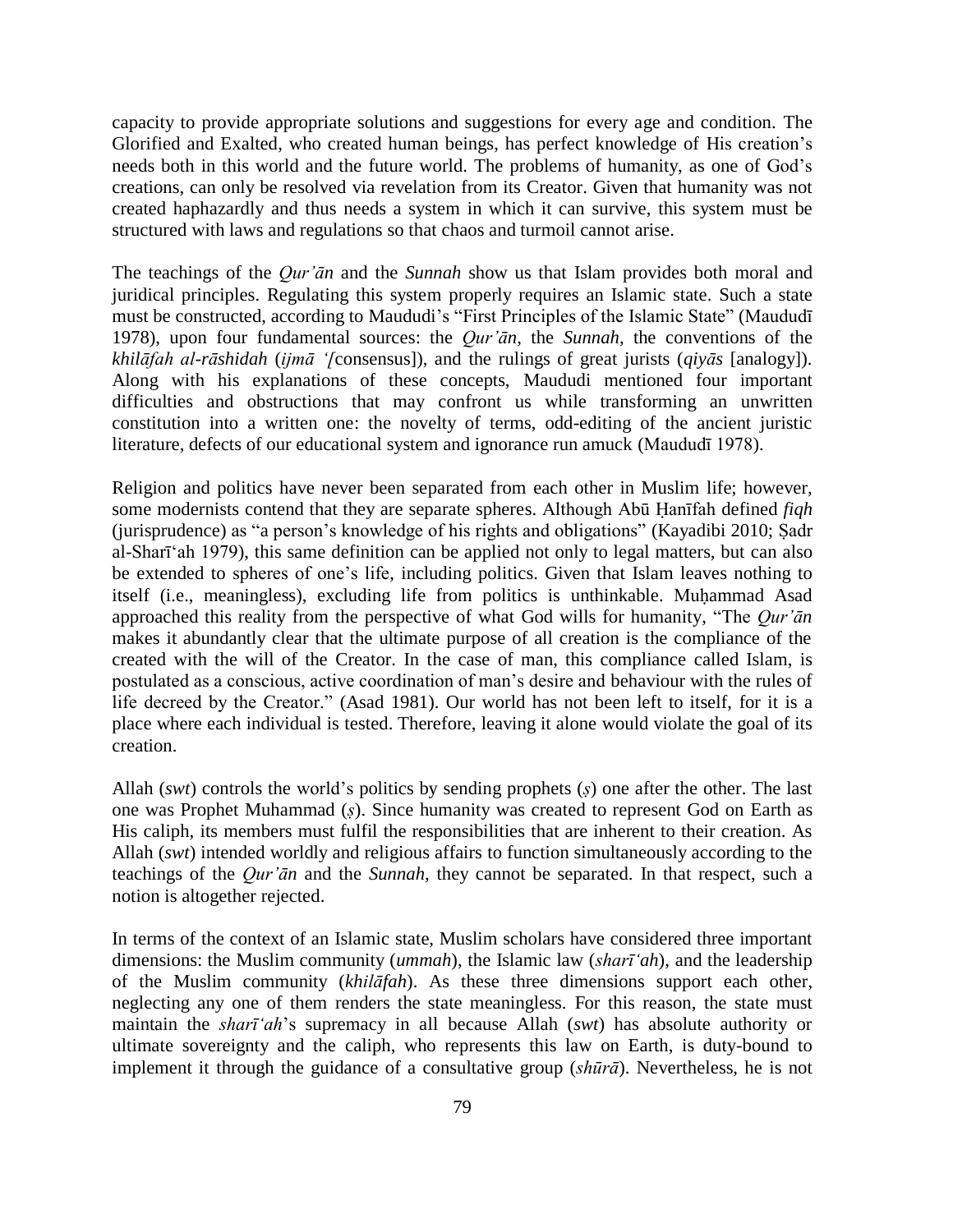bound by their decision (Iqbal 1986) as Allah (*swt*) has stated "and take counsel with them in the affair; so when you have decided, then place your trust in Allah" (*Qur'ān* 3:159). In other words, the caliph is permitted to exercise his free will when making his decision.

As Islamic countries have been experiencing political instability that creates confusion in the administration and the role of government, a focus should be made on the role of government in the context of an Islamic State. Therefore, the role of government in the context of an Islamic State dealing with religion and politics is highly important.

Given the above, this conceptual-based research article will seek to elaborate upon some concepts related to an Islamic government. Therefore, no quantitative data will be presented, for the objective is to analyse leadership (*khilāfah*), the organs of the state (e.g., the consultative body), public order (*ḥisbah*), undetermined punishment (*ta'zīr*), defence policy, the appointment of state officials and the qualities that they should possess.

## **The Role of Government in Islam**

People may think that establishing a government or a state is not an ultimate goal for Muslims. But without it, no Muslim is safe from external and internal attack. The author of this article strongly believes that establishing and then protecting such a state is one of the *sharī'ah*'s essential values, namely, the protection of life, religion, intellect, lineage, property, honour and eliminating corruption. Therefore, protecting and sustaining its existence is necessary, for only a strong government, one that establishes justice and eliminates corruption, can fulfil this task. Both the state and the essential values, therefore, protect each other. In short, the state is sustained by preserving its people.

As one of the *sharī'ah*'s ultimate objectives is to protect the state, Islam strongly encourages the establishment of a state to create unity among Muslims and their obedience to the state's leader. This is so an important matter that the Lawgiver proclailms: "O you who believe! Obey Allah and obey the Messenger and those in authority from among you; then if you quarrel about anything, refer it to Allah and the Messenger, if you believe in Allah and the last day; this is better and very good in the end." (*Qur'ān* 4:59). The Prophet's (*ṣ*) life proves that he affirms the exigency of establishing a legitimate government: "When three persons set out on a journey, they should appoint one of them as their leader." (Abū Dāwūd, Book 8, *hadīth* no. 960). The Prophet (*s*) emphasised this matter via a *hadīth* narrated on the authority of Abū Hurairah: "Who defected from obedience (to the leader) and separated from the main body of the Muslim – then he died in that state – would die the death of one belonging to the days of *Jāhiliyyah*." (Ṣaḥīḥ Muslim, Book 020, *ḥadīth* no. 4557). Abū Hurairah also narrated that the Messenger of Allah (*ṣ*) said: "It is obligatory for you to listen to the ruler and obey him in adversity and prosperity, in pleasure and displeasure, and even when another person is given (rather undue) preference over you." (Ṣaḥīḥ Muslim, Book 020, *ḥadīth* no. 4524).

Again, the ruler must discuss every issue with the consultative body (*majlis shūrā*) so that his decisions will be legitimate. Accordingly, a specific institution must monitor all government activities to determine whether they are *sharī'ah*-compliant or not. But how are these values to be protected and the standards for *sharī'ah* compliance determined?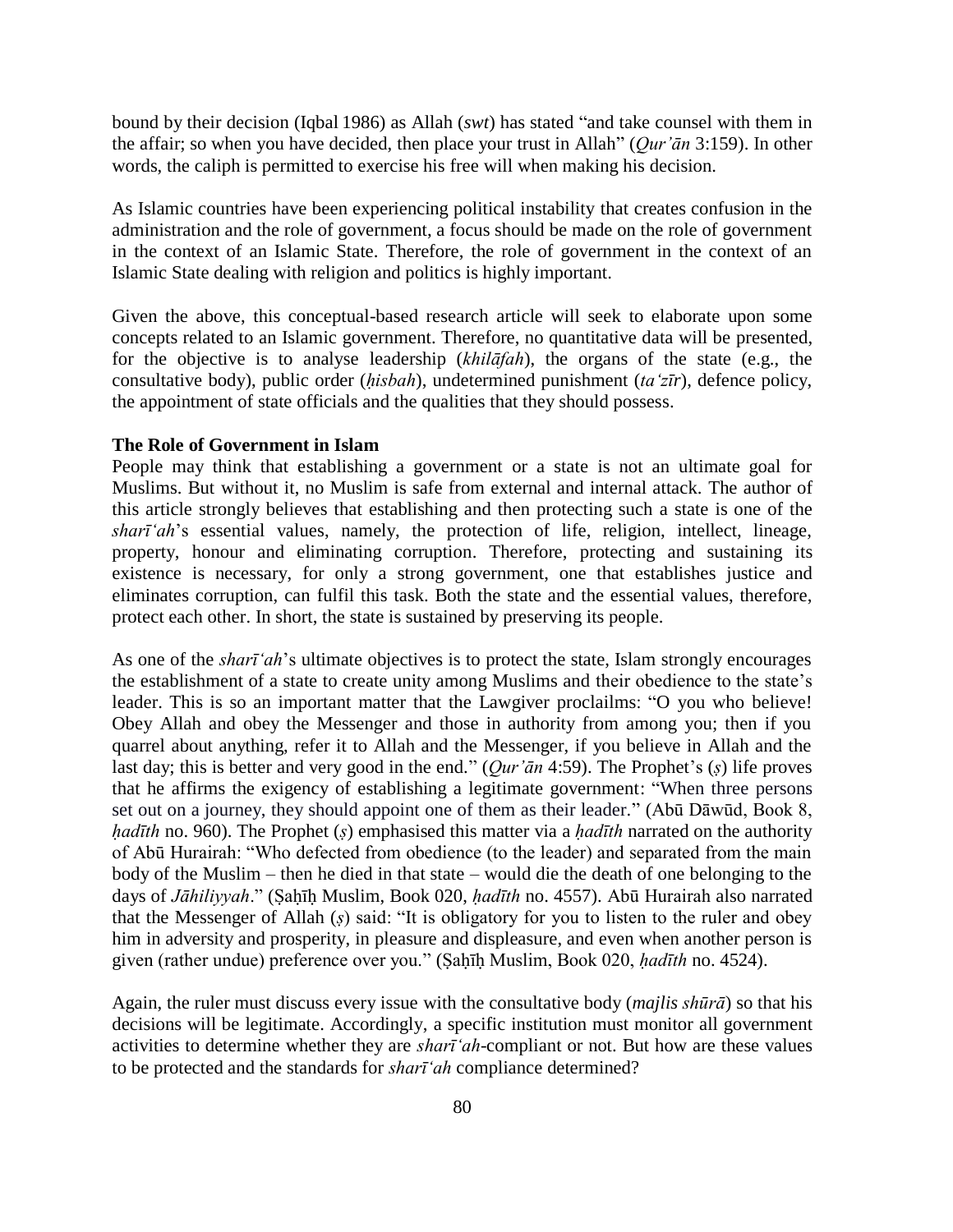A competent power is needed to protect the values and to establish a set of controllers. The best one to fulfil such a responsibility is the state. In fact, this was exactly what the Prophet (*ṣ*), the best example, did after arriving in Yathrib: He established a mosque to govern his community's affairs. The new state's administrative centre, which handled all administrative and judicial affairs at this very early stage, combined the legislature, executive and judiciary branches of government.

One of this state's goals is to provide a political framework for Muslim unity and cooperation (Asad 1981). The *Qur'ān* specifically invites Muslims to work toward this ideal: "And hold fast by the covenant of Allah all together and be not disunited." (*Qur'ān* 3:103). In order to create unity, Allah (*swt*) ordains that a special group be established to "*enjoin the good and forbid the evil*". This "group," however, can be an institution, organization or a state, for "And from among you there should be a party who invite to good and enjoin what is right and forbid the wrong, and these it is that shall be successful." (*Qur'ān* 3:104). Here, it has to be emphasised that the ultimate objectives of Islam's social message are to prevent injustice and establish justice, for "You are the best of the nations raised up for (the benefit of) men; you enjoin what is right and forbid the wrong and believe in Allah." (*Qur'ān* 3:110). The collapse or rise of any state, whether it is Islamic or not, depends upon its inhabitants' fulfilling or ignoring this above-mentioned duty (Asad 1981).

Asad highlights that the state can rightly be called as God's vicegerent on Earth only if Islam's law becomes the law of land. Such a status would enable it to ensure justice and equity by arranging social and economic relations in such a way that every citizen could live in freedom and dignity; providing them with complete freedom of religion, culture and social development; teaching them, regardless of religion, race, gender and class, the values and ethical goals of Islam in both the spiritual and physical aspects of their life; protecting the country against all kinds of attacks; and conveying Islam's message and teachings to the world at large by using all possible means (Asad 1981).

As only Allah (*swt*) has absolute power, and not the ruler, the Parliament or the people, His *aḥkām* (rules) must remain supreme. Muhammad Iqbal states that an Islamic constitution has only two important organs: the executive and the judiciary. The third organ – the legislative – is not defined constitutionally because Allah (*swt*) has already provided the sources for all legislation (viz., the *Qur'ān*, the *Sunnah* and *ijmā*'). Thus, the government's duty is restricted to implementing it, as opposed to altering the law in a way to serve its own interest. Nevertheless, any legislation not specified by the *sharī'ah* can be referred to the government's third leg, the consultative body, and enacted accordingly (Iqbal 1986). Abdulaziz Sachedina also stresses that one of the *Qur'ān*'s important objectives is to create a new society based on religious and moral concepts in order to replace and eventually supersede a tribal society, by commanding Muslims to rule with justice, since Islamic law intertwines religion and morality (Sachedina 1986).

## **The Appointment of Officials and Their Qualities**

Rulers should possess unique qualities, ones that differentiate them from other people. First of all, they should be justice-loving people who are willing to take care of Muslims and bear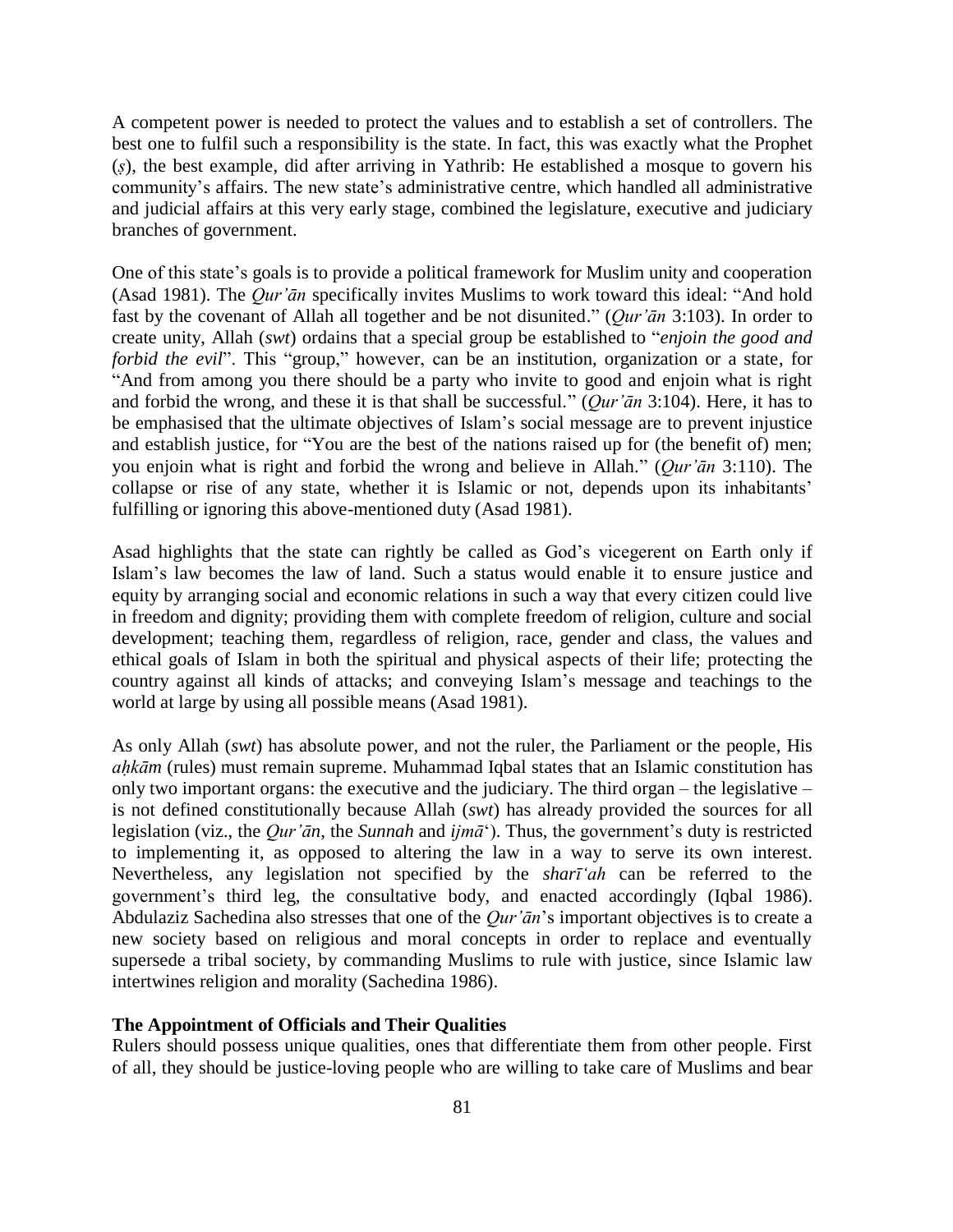heavy responsibilities, as well as being powerful, merciful, knowledgeable, pious, wise, virtuous, selfless and humble. Islam encourages the development of selfless, kind, humble, generous and vigilant individuals, along with rulers who are compassionate enough to forgive others but not to the extent of allowing the law to be violated and the social peace to be breached.

In addition, "the upright leaders who pursue a perfect *siyāsah* (*siyāsah kāmilah*) are those who enforce the commands and prohibitions of God. They are the ones who give everyone their due. They take nothing except what is lawful to them; and when it comes to their own entitlement, they are forgiving. These are the qualities of the Prophet (*ṣ*) and are thus the best attitudes of a virtuous *siyāsah*." (Ibn Taymiyyah nd).

In his famous "*Al-Siyāsah al-Shar'iyyah fī Islāḥ al-Ra'iy wal-Ra'iyyah*" (Ibn Taymiyyah 2004), Ibn Taymiyyah (d.1328) explains the selection and appointment of officials. The *Qur'ān* explores the requirements of a just *siyāsah* as follows: "*Surely Allah commands you to make over trusts to their owners and that when you judge between people you judge with justice; surely Allah admonishes you with what is excellent; surely Allah is Seeing, Hearing. O you who believe! Obey Allah and obey the Messenger and those in authority from among you; then if you quarrel about anything, refer it to Allah and the Messenger, if you believe in Allah and the last day; this is better and very good in the end.*" (*Qur'ān* 4:58-59).

In regard to the "selection of officials", Ibn Taymiyyah states that this trust can be fulfilled only basing this selection upon the individual's ability and competence. He joined the phrase "*tu'addū al-amānat*" with the following *ḥadīth*: "When a person is entrusted with authority over the affairs of the believers, and he in turn, delegates this authority to another while he could find a more competent person for the task, he has betrayed Allah and His Messenger." (Ibn Taymiyyah 2004). On the next page, he quotes 'Umar Ibn al-Khaṭṭāb's saying: "Whoever delegates a public office to another for the sake of friendship of personal favour indeed betrays Allah and His Messenger and the believers." (Ibn Taymiyyah 2004). Therefore, he must find a more competent person for the task.

Abū Dharr narrated that he once asked the Messenger of Allah (*ṣ*): "Will you not appoint me a governor?" The Prophet (*ṣ*) tapped his shoulder and replied: "O Abū Dharr! You are weak, and governorship is a trust. It will be a cause of humiliation, except for those who are able to fulfil the responsibilities appertaining to it." (Muslim, *ḥadīth* no. 1825). Another *ḥadīth,* narrated by Abū Hurairah (*ra*) from the Prophet (*ṣ*), said: "When honesty is lost, then wait for the Hour (Doomsday)." A Bedouin asked, "How will honesty be lost?" The Prophet replied, "When the power or authority comes in the hands of unfit persons, then wait for the Hour (Doomsday)." (Bukhārī, *ḥadīth* no. 59).

In terms of ethical perspectives, requesting a public office is not a good idea because the Prophet (*ṣ*) advised 'Abd al-Raḥmān b. Samrah: "Do not ask for position of authority. If you are granted this position without asking for it, you will be helped (by Allah) in discharging its responsibilities; but if you are given it as a result of your request, you will be left alone as its captive." (Bukhārī and Muslim, *Riyādh al-Ṣāliḥīn*, *ḥadīth* no. 82:674). However, Mohamad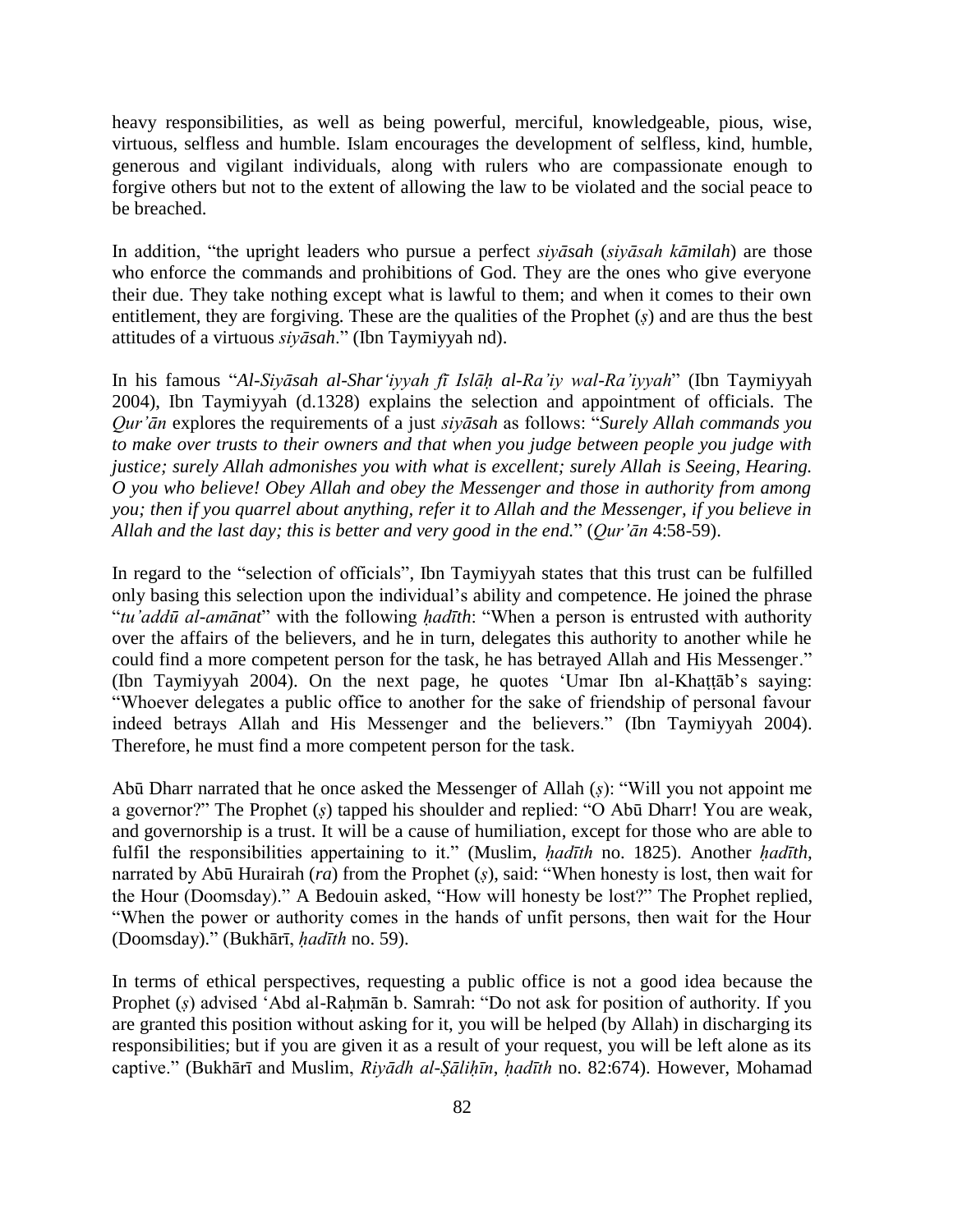Kamali has noted that "it should be considered under *tashrī' zamanī*, or temporary legislation which was appropriate at the time but which may not be suitable, or even feasible under modern conditions." (Kamali 1998). He emphasised that "because of the complexity of modern life, densely populated cities, etc., it is a distance possibility that government authorities may have no knowledge as to where to find the best candidate for a particular position." (Kamali 1998). Therefore, given the modern world's globalized nature, it would be more suitable to seek voluntary applications (Mutawallī 1974).

In addition, the *Qur'ān* indicates that the concept of *amānah* covers all forms of trusts and responsibilities, such as one's duties toward others, holding public office and abiding by one's promises and contracts, and offering sincere counsel. Fulfilling one's trusts nurtures Muslims' loyalty and confidence, for these attributes come via honest dealings with others in order to create a truly Islamic society (Bahī 1971).

Based upon this elaboration, one can say that the *Qur'ān* mentions two qualities, namely, strength and trustworthiness, that are so significant in terms of selecting employees that they were attributed to Mūsā (as): "O my father! Employ him; surely the best of those that you can employ is the strong man, the trustworthy one." (*Qur'ān* 28:26). And the governor of Egypt told Yūsuf (as): "And the king said: 'Bring him to me, I will choose him for myself.' So when he had spoken with him, he said: 'Surely you are in our presence today an honourable, a trustful one.'" (*Qur'ān* 12:54).

Strength might differ in variety of fields, such as in the army, which refers to his knowledge of warfare, skills and discretion to his knowledge of the *sharī'ah*. Therefore Ibn Taymiyyah explains that according to the *Qur'ān*, the trust of loyalty refers to four qualities: fear of Allah (*swt*), obeying His command, not selling His commands for a low price and not fearing men (Ibn Taymiyyah 2004): "Therefore, fear not the people and fear Me, and do not take a small price for My communications; and whoever did not judge by what Allah revealed, those are they that are the unbelievers."( *Qur'ān* 5:44). This strength could be used in the power into two ways: strength against himself, meaning tolerance and patience, or forbearance when in a state of anger (Ibn Taymiyyah 2004).

As Ibn Taymiyyah emphasised, strength and trustworthiness are rarely combined in one man. He therefore complains about the trustworthy person's weakness and the wicked person's power, by which he means that due to the absence of such people, power and its responsibilities are handed over to unsuitable people (Ibn Taymiyyah 2004). The *imām*, who is appointed as the leader, must protect the Muslim community from evil acts (*mafsadah*). The better one is preferred to a person of lesser ability is necessary as is mentioned earlier, the Messenger of Allah (*ṣ*) told Abū Dharr (may Allah be pleased with him): "O Abū Dharr, I see that you are weak, and I love for you the same things that I love for myself. Therefore, never become an *amīr* (a leader), not even over two persons, and never manage the property of an orphan." (Muslim, *ḥadīth* no. 1826). On the one hand, the Prophet (*ṣ*) prevented him from holding any responsibilities, since he would be a weak leader. On the other hand, he indicated that observing the prayer (*ṣalāt*) is a significant and distinctive quality, as well as a determining element, for a leader by appointing Abū Bakr (*ra*) to lead the prayers. Before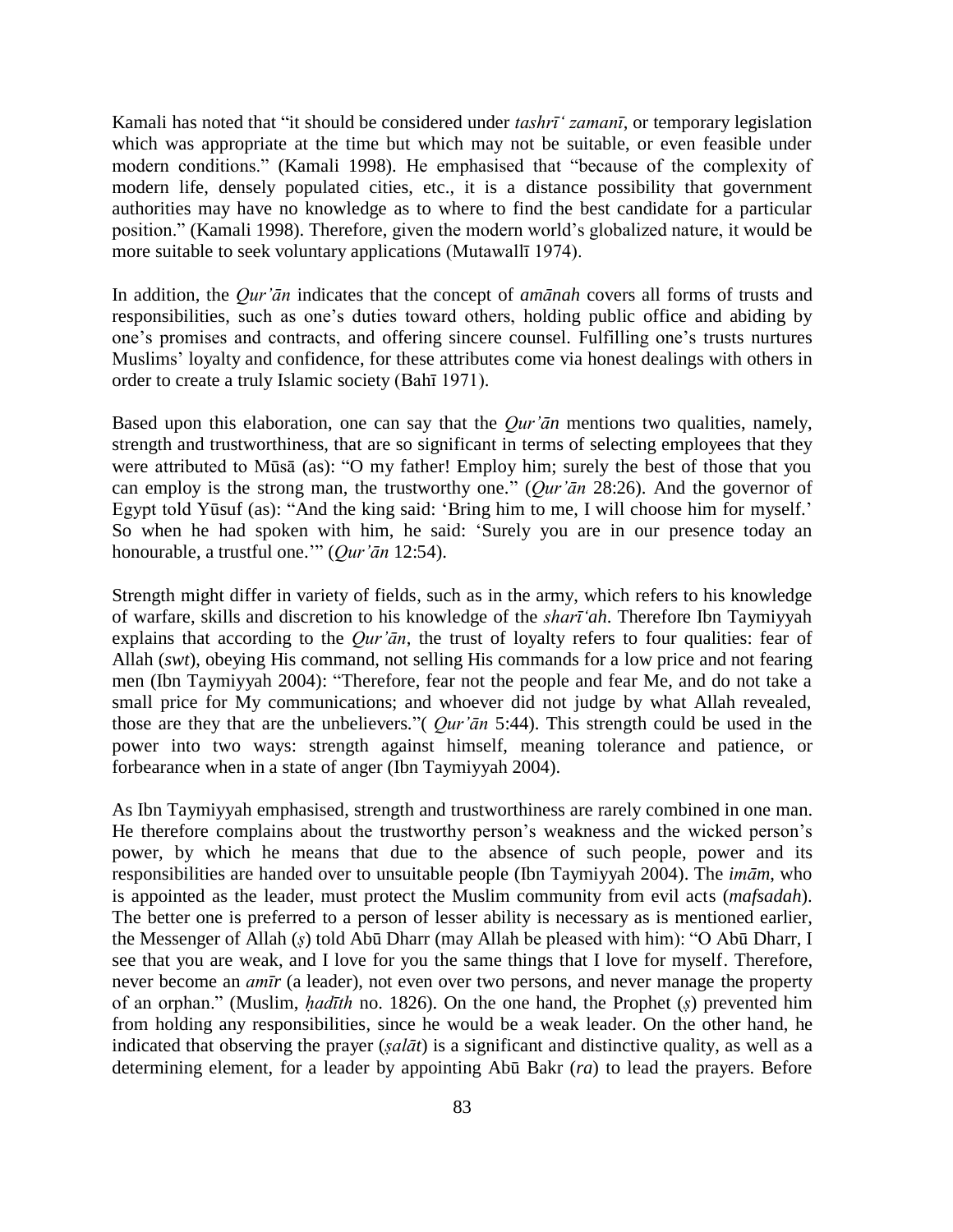entrusting a Companion with any official authority, the Prophet (*ṣ*) first asked him to lead the prayer (Ibn Taymiyyah 2004). This indicates that personal religiosity may also be one of the qualities of a potential leader. When sending Mu'ādh ibn Jabal (*ra*) to Yemen, he stated: "O Mu'adh, your most important duty to me is the prayer," (Ibn Taymiyyah 2004), for it prevents believers from all kind of evil and unpleasant acts.

The term *amānah* (trust) has various meanings, some of which are related to the leader's qualities and responsibilities or vicegerents of God. As the *Qur'ān* proclaims,

*"And when your Lord said to the angels, I am going to place in the earth a khalīf, they said: What! wilt Thou place in it such as shall make mischief in it and shed blood, and we celebrate Thy praise and extol Thy holiness? He said: Surely I know what you do not know." (Qur'ān 2:30); "Allah has promised to those of you who believe and do good that He will most certainly make them rulers in the earth as He made rulers those before them, and that He will most certainly establish for them their religion which He has chosen for them, and that He will most certainly, after their fear, give them security in exchange; they shall serve Me, not associating aught with Me; and whoever is ungrateful after this, these it is who are the transgressors." (Qur'ān 24:55).*

Given that Islam views government as a trust, the leader (*'ulū al-amr*) is a trustee who can use his own judgment to carry out this trust in the best possible way. In other words, *siyāsah sharī'ah* is an instrument of the trust that Allah (*swt*) has placed on the shoulders of the community and its leaders (Kamali 1998). The trustees can use it to implement a just policy based on the *sharī'ah*'s general principles.

In addition to the above qualities, *amānah* has a variety of meanings in the *Qur'ān*, such as the scale of the trust that man has undertaken: "Surely We offered the trust to the heavens and the earth and the mountains, but they refused to undertake it, being afraid thereof: but man undertook it; He was indeed unjust and foolish." (*Qur'ān* 33:72). Indeed, this verse indicates that only did man agree to accept this responsibility, namely, the vicegerency (*khilāfah*) of God, but also the heavy burden of responsibility (*taklīf*) (Aqqād nd). It also indicates that only man can bear this heavy responsibility, which can be used for both good and evil (e.g., injustice, corruption and betrayal) depending upon his inclinations, desires and instincts.

The *Qur'ān* also uses this term in terms of fulfilling the promises toward Allah (*swt*) and the Messenger (*ṣ*), "O you who believe! Be not unfaithful to Allah and the Messenger, nor be unfaithful to your trusts while you know." (*Qur'ān* 8:27). Here, this term refers to how one fulfils worldly promises, such as paying a debt and financial obligations (e.g., providing a dowry to women, paying wages and taking care of deposited property), "but if one of you trusts another, then he who is trusted should fulfil his trust." (*Qur'ān* 2:283). In this respect, this verse enjoins the trustee and provider, as well as the ruler and ruled, to pay their dues to one another (Ibn Taymiyyah 2004). In the Prophet's (*ṣ*) own words: "Pay your *amānah* to whom it belongs, but do not betray in return the one who has betrayed you." (Abū Dāwūd, *hadīth* no. 3535). The Prophet (*s*), who came to fulfil good manners, advises people to compete in doing good instead of evil.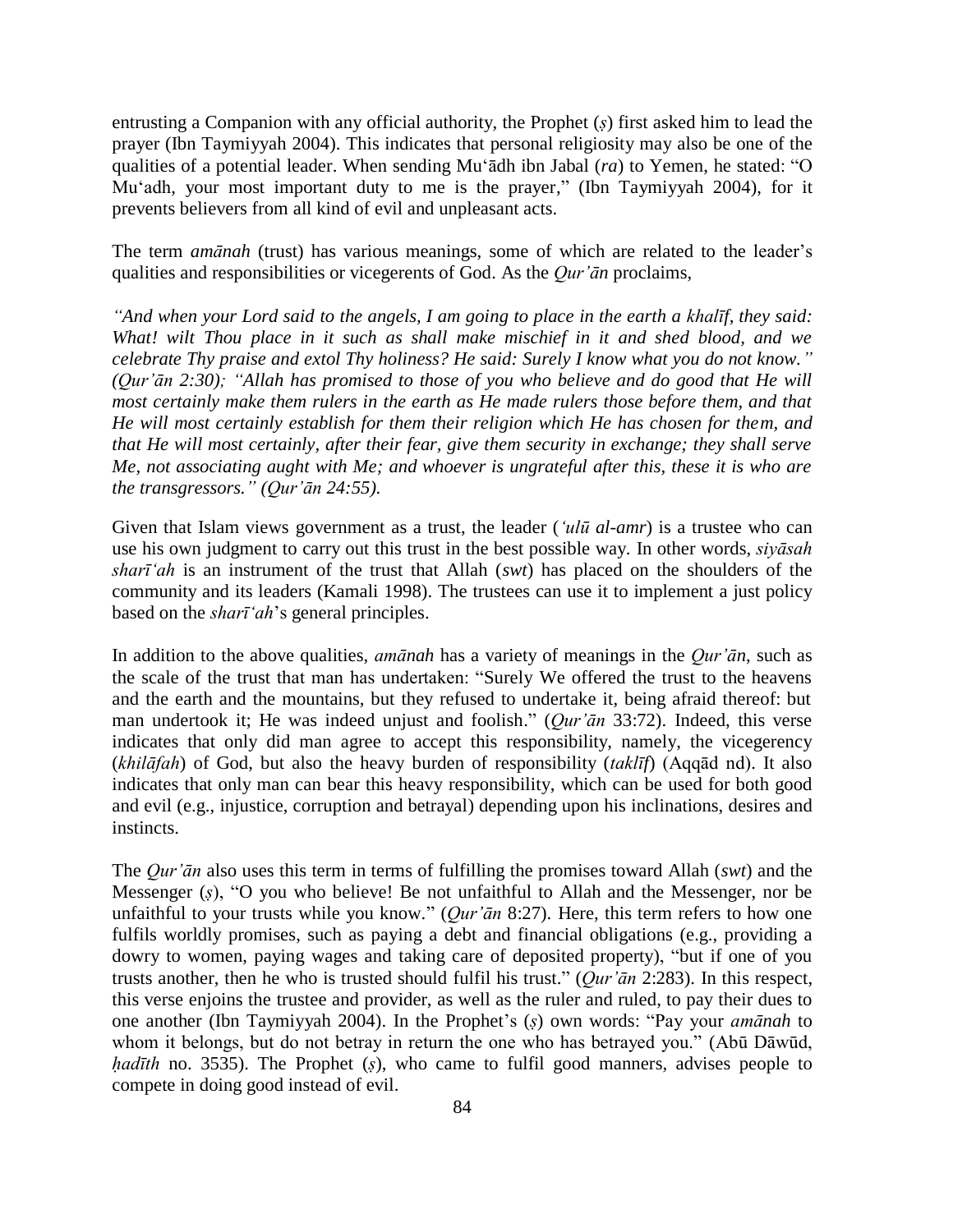Appointing officials, especially ministers, is critically important to a smoothly functioning government. Al-Māwardī (d. 1058) refers to the permissibility of appointing ministers by citing Mūsā (as): "And appoint for me a *wazīr* from my people, Hārūn, my brother, and consolidate my strength by him and make him a partner in my affair." (*Qur'ān* 20:29-32). As the *imām* or leader cannot deal directly with all what has had been entrusted to him, he must appoint representatives who are experts in their field and let them take care of government affairs. This has the added benefit of allowing him to share his heavy burden with those who could also help him avoid making errors and mistakes (Māwardī nd).

In regards to appointing *wazīrs* (ministers), Khalīfah Ma'mūn remarked: "I am looking for a man for my affairs who has all of the qualities of goodness, who is modest in his behaviour and resolute in his ways, a man who has been defined by manners and strengthened by experience, a man who is entrusted with secrets acts accordingly and if entrusted with important matters moves to execute them, a man whose forbearance causes him to be silent and whom knowledge causes to speak, a man for whom the moment is enough and for whom a glance is sufficient, a man who has the intrepidity of *amīrs* and the perseverance of the wise, the humility of the *'ulamā'* and the understanding of the *fuqahā'*; if people treat him well, he is grateful and if put to the test by their mistreatment, he is patient; he does not sell the portion of today only to be deprived the next; a man who capture the hearts of men by the sharpness of his tongue and the beautify of his eloquence." (Māwardī 2006).

Al-Māwardī (d. 1058) demanded seven qualities of these officials: "1. **Trustworthiness**, such that he does not misuse whatever he has been entrusted with and does not deceive regarding whatever he is consulted about; 2. **Truthfulness**, such hat his report of what he has carried out is believed and his word is acted upon regarding what he transmits; 3. **Lack of greed**, lest he accept bribes in return for influence and lest he allow himself to be cheated and become careless; 4. **Lack of enmity** or hate between him and the people, for enmity prevents equitable transactions between people and excludes mutual sympathy; 5. **A retentive memory**, such that he can transmit things to and from the *Khalāfah* and be able to bear witness for him and against him in such matters; 6. **Accurateness and astuteness**, such that affairs do not confuse him and he slips up or that affairs muddle him and he makes mistakes: determined action is of no use when affairs are confused and resoluteness is of no use when mistakes are being made; 7. **Lack of craving and desire**, as such passions will divert him from truth to falsehood and he will no longer discriminate between those who speak the truth and those of falsehood: such passions deceive the intellect and lead it away from what is correct. It is for this reason that the Prophet (*ṣ*) said, "*Your love of something makes you blind and deaf*." (Māwardī 2006).

He also discusses the interesting issue of female leaders, whom he contends cannot hold this post even if they have sufficient experience in such matters (Māwardī 2006), and cites the Prophet's (*ṣ*) saying: "*A people who entrusted their affairs to a woman will not be successful*." (Bukhārī, vol. 9, *ḥadīth* no. 119).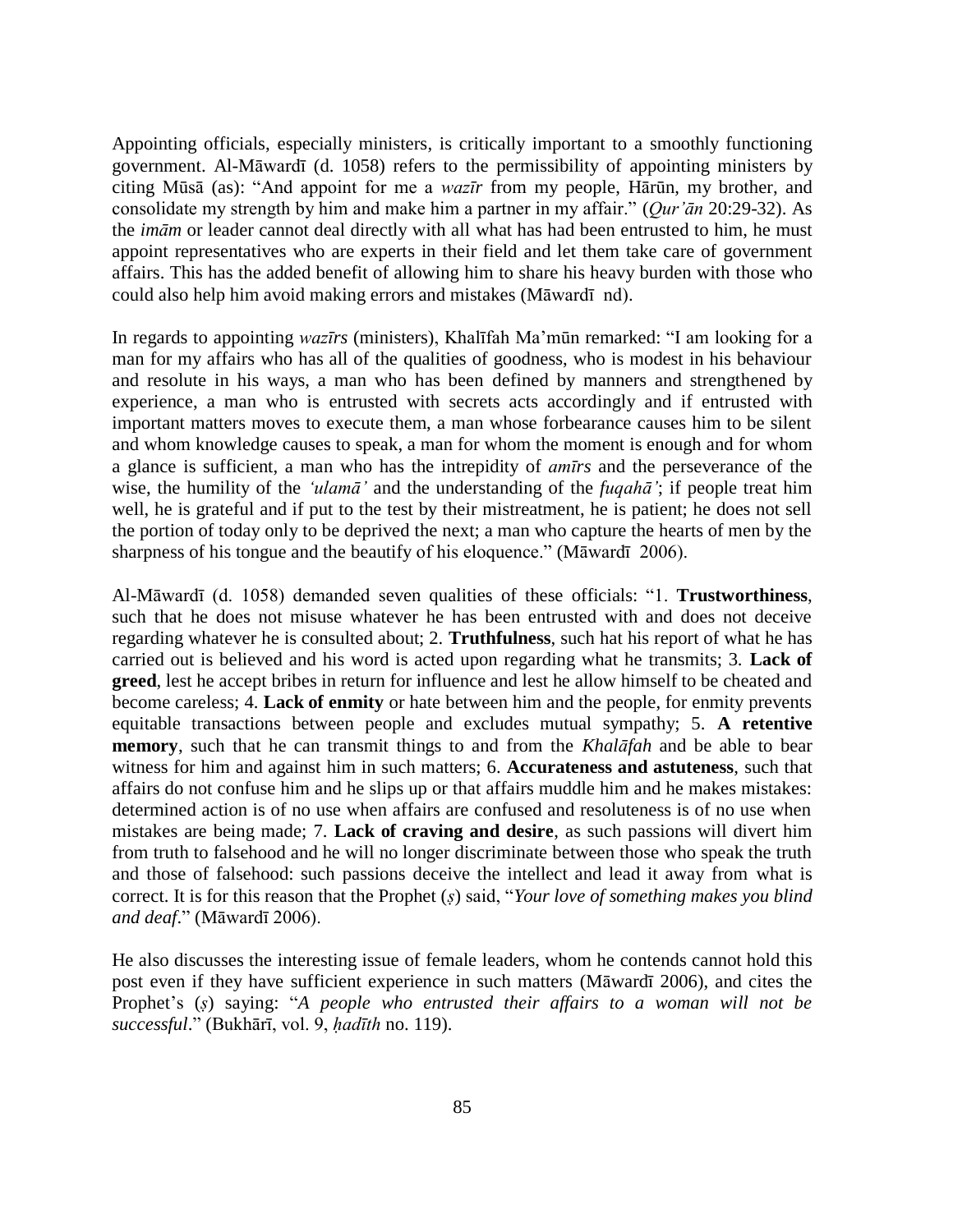## **Leadership (***Khilāfah***) and the Role of The Leaders**

As stated earlier, Allah (*swt*) grants leadership to the qualified man in order to convey His message by enjoining believers to promote good and prevent evil: "And from among you there should be a party who invite to good and enjoin what is right and forbid the wrong, and these it is that shall be successful." (*Qur'ān* 3:104; see more at *Qur'ān* 9:71). Given this, the believers should obey the ruler, provided that he obeys Allah (*swt*) and His Messenger in order to discharge the duty: "O you who believe! Obey Allah and obey the Messenger and those in authority from among you; then if you quarrel about anything, refer it to Allah and the Messenger, if you believe in Allah and the last day; this is better and very good in the end." (*Qur'ān* 4:59).

Again, one of the leader's essential roles is to protect the objectives of the *siyāsah sharī'ah*. In his famous book "*Kitāb al-Aḥkām al-Sulṭāniyyah*", al-Māwardī (d. 450/1058) explained that the rulers must fulfil ten important duties regarding public affairs (Māwardī 2006). These are:

**First**: He must safeguard the religion (*dīn*) as it was established in its original form and about which the first generations of the *Ummah* are agreed by *ijmā'*; if an innovator appears or someone of dubious character deviates from this religion, the leader should counter the deviations by proving legal proofs to rectify such error, explain the right way to him and take the appropriate measures including to punish him with reasonable punishments in order to ensure the image of Islam is protected and the whole *Ummah* are prevented from going astray.

**Second:** He must implement the legal judgments between two contestants and bring to an end any dispute between two litigants so that equality prevails, the tyrant does not transgress and the weak are not oppressed.

**Third**: He must protect the territory of Islam and defend the sanctuaries so that people may earn their sustenance and journey safely from any threat to their person and belongings.

**Fourth**: He must establish the *ḥadd* (capital) punishments in order to protect what Allah (*swt*) has made inviolable from being violated and prevent the rights of his slaves from being abused.

**Fifth**: He must fortify the border posts against attack and defend them with force against an enemy which might appear unexpectedly and violate what is sacred or shed the blood of Muslims or *dhimmis* protected by a pact or treaty.

**Sixth**: He must implement *jihād* against those who resist Islam after having been called to it until they submit or accept to live as a protected *dhimmi* – community – so that Allah's rights, may He be glorified and exalted, "be made uppermost above all (other) religion." (*Qur'ān* 9: 33).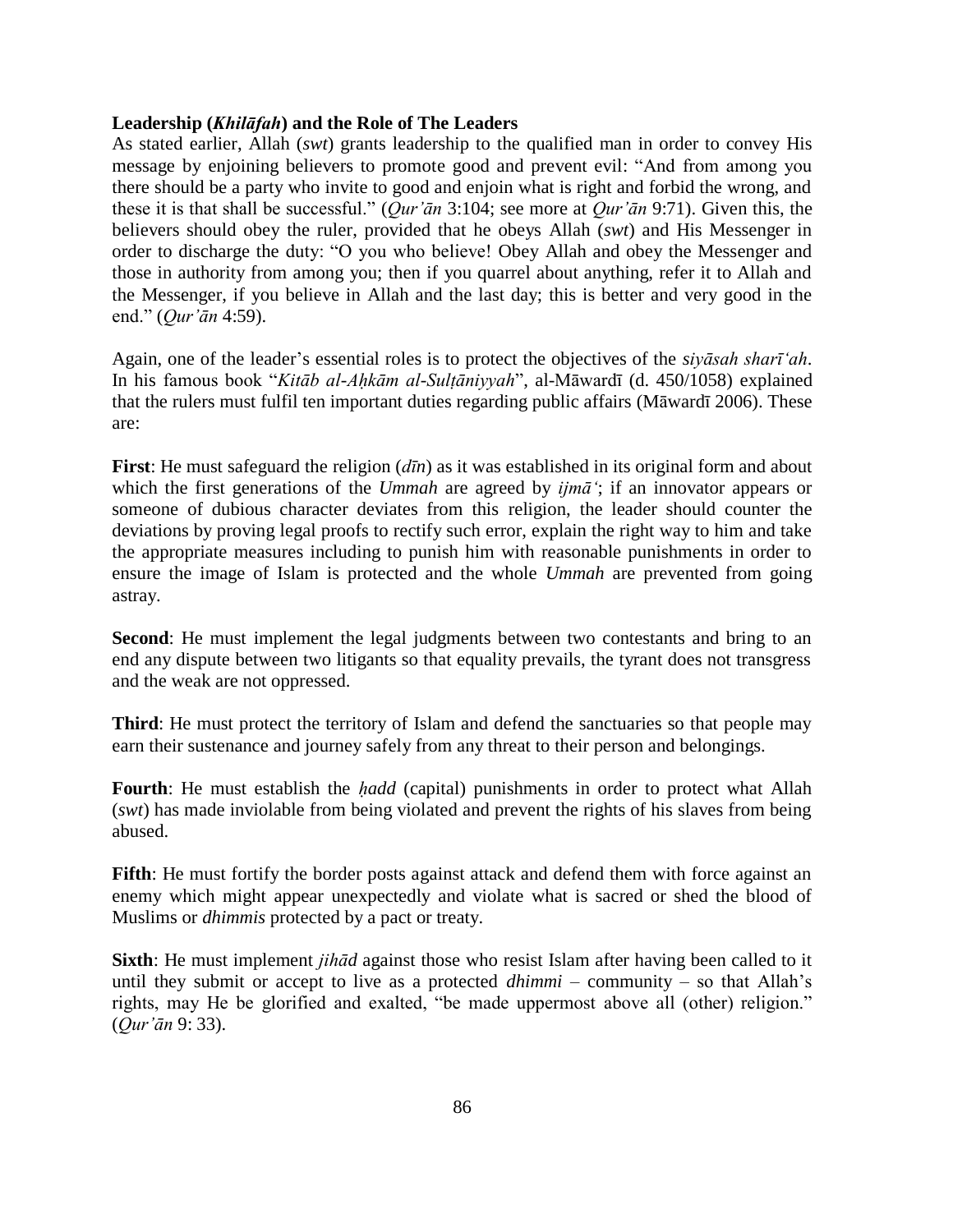**Seventh**: He must collect the *fay'* (booty) and *zakāh* taxes from those on whom *sharī'ah* and legal judgment has made it an obligation to pay, and this without fear or oppression.

**Eighth**: He must apportion the stipends and whatever is due from the *baitulmāl* without wastefulness or meanness and make payments punctually, neither before their time nor after it.

**Ninth**: He must ensure the employment of trustworthy persons and the appointment of worthy counsellors capable of undertaking those tasks delegated to them and of safeguarding monies made over to them.

**Tenth**: He must personally take over the surveillance of affairs and the scrutiny of circumstances such that he may execute the policy of Ummah and defend the nation without over – reliance on delegation of authority by means of which he might devote himself to pleasure-seeking or worship – for even the trustworthy may deceive and counsellors behave dishonestly (Māwardī 2006).

## **Organs of The State**

In an Islamic state, all power, whether executive, legislative or judiciary, must be governed via consultation with others, for as the Lawgiver states: "And take counsel with them in the affair; so, when you have decided, then place your trust in Allah; surely Allah loves those who trust." (*Qur'ān* 3:159).

In order to govern a state, a certain organ should control its sub-organs as is the case with a human body, which consists of physical and spiritual organs. The physical organs run the body perfectly, and the spiritual one controls all of the hidden spiritual organs like the soul, which gives life to the body before any other organ (e.g., the brain and the heart). I assume that the spiritual organ is just as significant, and perhaps even more so, as the physical organs. A human being has to respect both types of organs in order to live a balanced life. As the state resembles a human being, it should have also the same physical and spiritual organs. The former can be defined as the separate powers (i.e., the executive, legislature and judiciary), and the latter as the motive behind all of them, just like the spirit of the body is that of the *siyāsah sharī'ah*.

It is indicated that the government's branches should be separated and tend to their own affairs, instead of interfering in the affairs of each other. Therefore, "the separation of powers doctrine is a fundamental principle of law that maintains that all three organs of government remain separate. This requires that the judiciary, the executive and the legislature all remain distinct from each other to ensure that the different arms of government do not encroach upon each other" (Hamilton 1788; Greenfeld 2012).

This doctrine is most associated with Charles Louis de Secondat Baron Montesquieu (d.1755), who did not invent it, but certainly contributed new ideas to it by emphasizing certain elements that had not been present earlier, particularly in relation to the judiciary (Vile 1967). The main objective of separating these powers is to protect the individuals'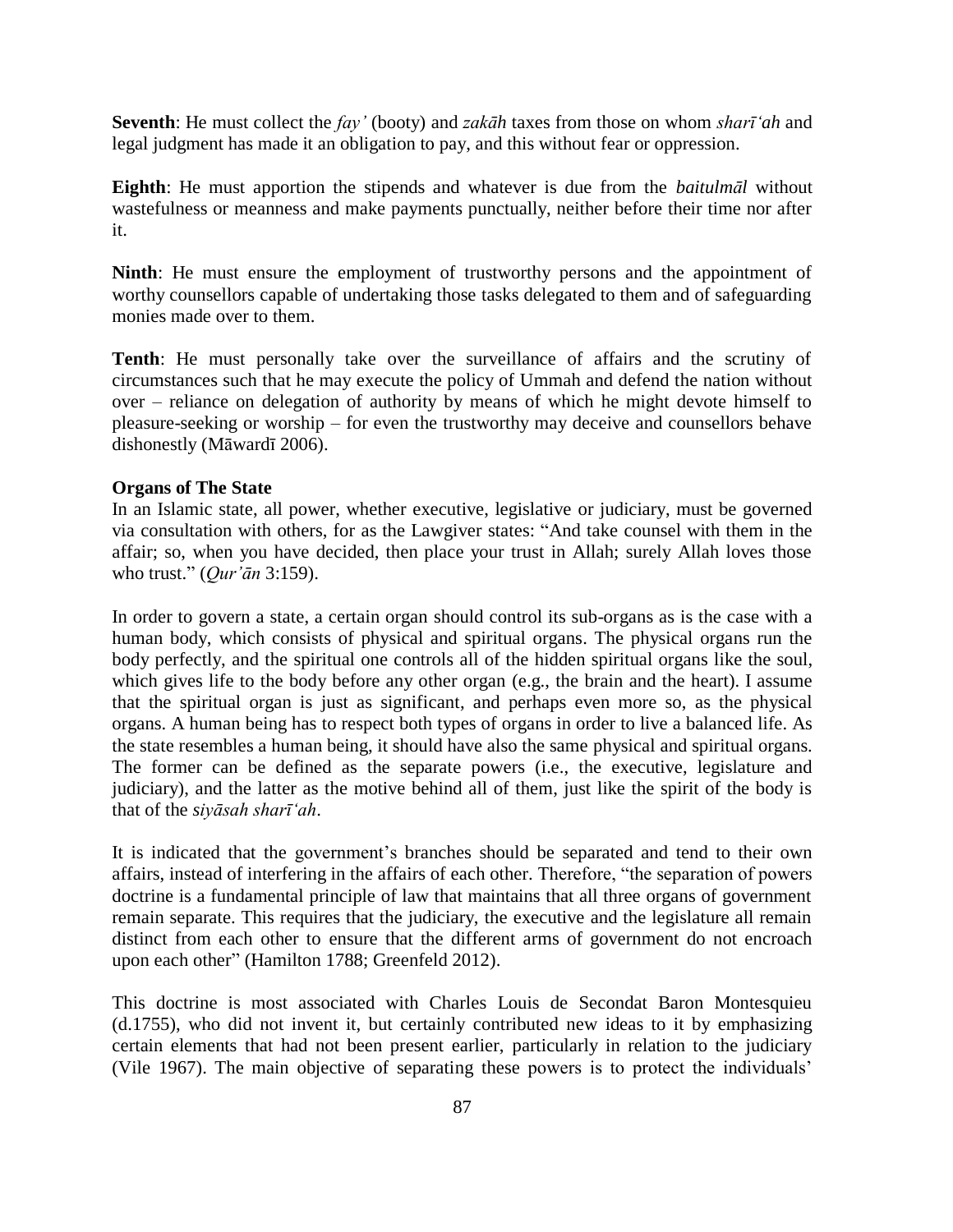rights from a tyrannical government's exercise of powers that should be kept separate (Greenfeld 2012).

In his book "*The Spirit of Laws*", Montesquieu states,

*"When the legislative and executive powers are united in the same person, or in the same body of magistrates, there can be no liberty... there is no liberty if the powers of judging is not separated from the legislative and executive... there would be an end to everything, if the same man or the same body... were to exercise those three powers." (Charles 1989).*

Clearly, none of the three powers may exercise the powers of the other, nor should any person be able to exercise two of the powers. This doctrine has been implemented, albeit to very different degrees of implementation, around the world (Benwell and Gray).

In addition, one can say that there are three models of government: national, provincial and local. Every government has responsibilities. For example, an ordinary government is responsible for making policies, laws and regulations regarding the citizens' rights and responsibilities as well as providing certain services. In that sense, the government collects revenue (income) from taxes and uses it to benefit the citizens (e.g., building infrastructure and establishing schools and hospitals to improve its citizens' life).

A national government is constructed by Parliament, elected members and national-level legislatures who represent the public; approves policies, laws and regulations; and monitors the work of the executives and departments. Its Cabinet or Executive committee members coordinate the making of policies and laws, as well as oversee their implementation by the various government departments; and the departments, public servants and administrators who are responsible for doing the work of government and is accountable to the executive. On the other hand, the structure extends to the provincial and local levels (a legislature on the provincial level and a council in local level), each of which have different levels of executives and administrators. For example, the provincial level has a premier, an executive council, heads of departments and staff of administrators, and the local level has a mayor and mayoral committees in executives and municipal manager and Head of Departments, as well as administrative staff members (Olivier 2008).

However, this type of structure may change from country to country, from model to model. In the various contemporary governing systems, politics plays a pivotal role in the government, and therefore, the "*Encyclopaedia Britannica*" defines a "political system" as "the set of formal legal institutions that constitute a "government" or a "state" (*The Encyclopaedia Britannica*). On the national level, the Parliament is this system's central point of power.

The only way to uphold the supremacy of Islamic law is for an Islamic state to ensure the judiciary's complete independence so that it can guarantee the people's rights. Iqbāl asserts that there are three possible spheres for legislative activity in a Muslim national state: 1. To enforce laws which have specifically been laid down in the *Qur'ān* and the *Sunnah*. 2. To bring all existing laws in conformity with the *Qur'ān* and the *Sunnah*, and 3. To make laws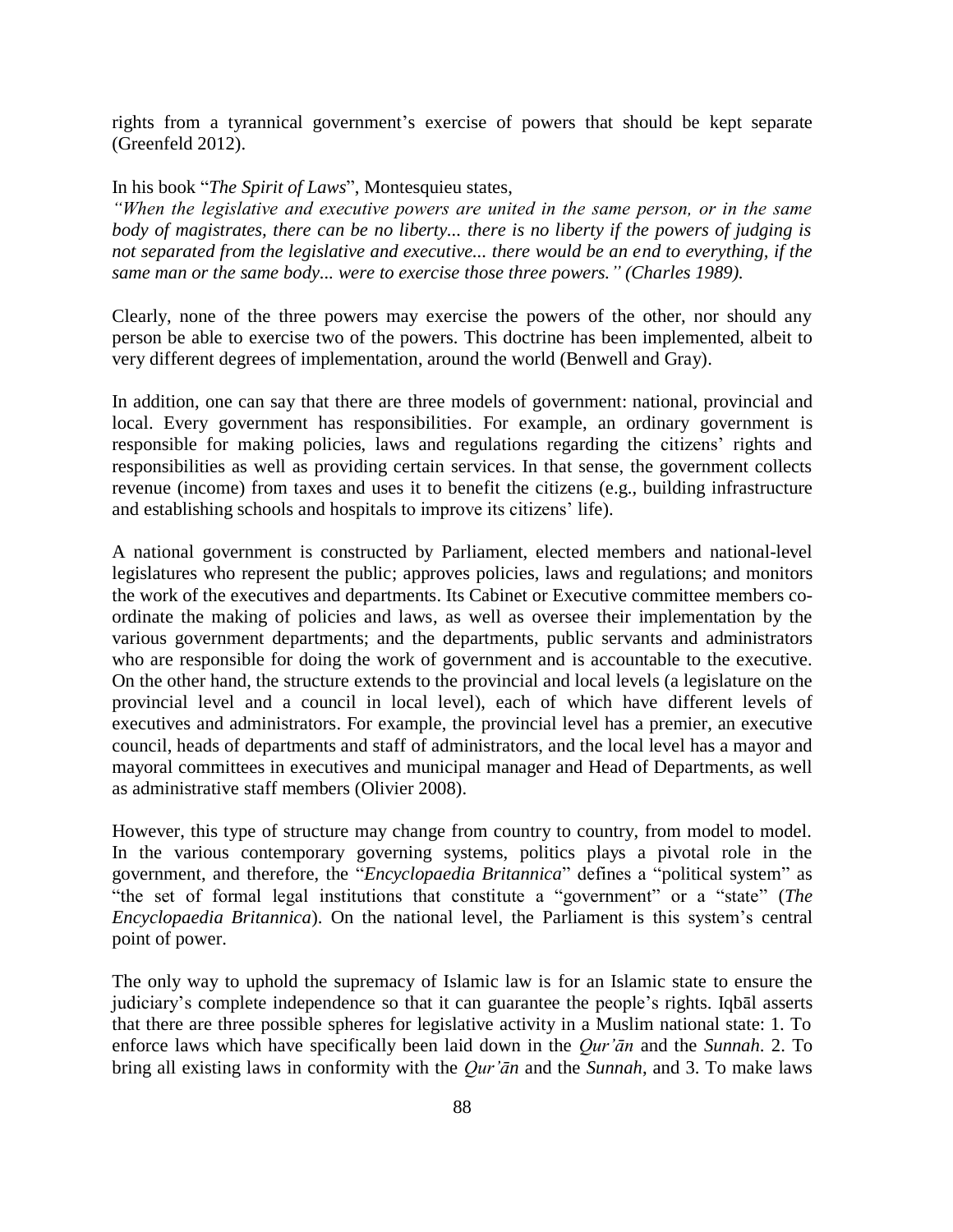as subordinate legislation which do not violate the *Qur'ān* and the *Sunnah* (Iqbal 1986). In terms of governance, he says that the presidential form of democracy is closer to the Islamic concept of state. In order to realize these objectives, the electorates, representatives and rulers must be educated on Islamic ethics and law. Therefore, such a state's education system must be changed so that the study of Islamic law can be joined with the enlightened study of modern jurisprudence (Iqbal 1986). Moreover, the Islamic tradition of consultation (*shūrā*) is preferred, since a religion is continuous with its values and principles. As opposed to the Western concept of democracy, *shūrā* is an Islamic value of government that has to be preserved.

## **The Consultation Body (***shūrā***)**

The consultation body is, like *hisbah* and supervisory boards, a significant decision-making institution. This Islamic style of corporate governance has been prescribed in the *Qur'ān*: "*and those who respond to their Lord and keep up prayer, and their rule is to take counsel among themselves, and who spend out of what We have given them*." (*Qur'ān* 42:38). Consulting on all kinds of government affairs is necessary for efficient governance, according to the divine law, for Allah (swt) says "...and consult them in affairs. Then, when you have reached a decision put your trust in Allah. For Allah loves those who put their trust (in Him)." (*Qur'ān* 3:159). The public's participation in state governance can be achieved through *shūrā*, an important tool that can make this happen.

Life is subject to constant change, and thus new social conditions require new regulations to deal with the changing social structure. However, the majority of Muslim scholars have neglected the important area of political development and change (Ahmad 1986). As the *sharī'ah* does not give detailed regulations for all matters, competent scholars are entrusted with providing solutions via independent reasoning (*ijtihād*) that accords with the spirit of the Islamic law and the community's *maṣlaḥah*. Given that the *Qur'ān* and the *Sunnah* provide mostly general principles, the *sharī'ah* can provide solutions through *ijtihād*. When confronted with matters that affect the communal side of our life, one individual's intellectual effort is not enough; rather, any such decision must be based on the entire community's definitive consensus (*ijmā'*).

And thus the need for continuous legislation is clear in all areas, including state administration, as the *sharī'ah* does not touch upon most of the relevant regulations (Asad 1981)*.* But who should be entrusted with this responsibility? The community as a whole cannot discuss legislative issues, for doing so may cause harm. In order to avoid this possibility, the community could delegate its legislative powers to a person or a group of people to formulate acceptable binding decisions. As the Lawgiver ordained in the *Qur'ān*: "*and their rule is to take counsel among themselves*" (*Qur'ān* 42:38), all kind of business, including a state's legislative and administrative powers, must be based on the community's chosen assembly (Asad 1981), which would then entrust this responsibility to those who are capable of performing the necessary tasks.

Given that this mutual consultation body participates in all state matters and in selecting the representatives who will regulate state policy ('Abdul Raḥmān 2010), its members should be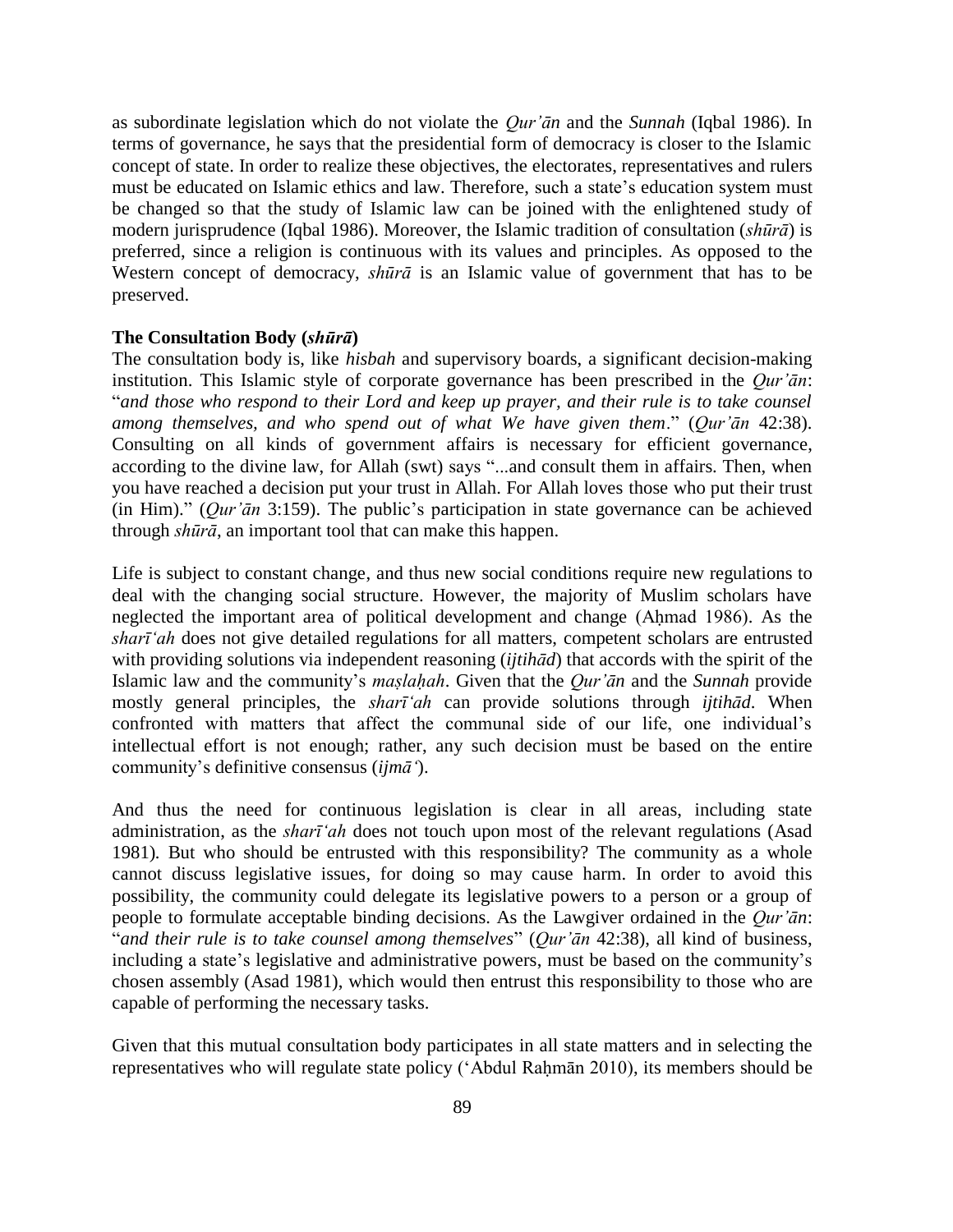honest, unbiased, devout and trustworthy people. Avoiding all personal interests, they should seek to engender a sense of mutual consent among the leaders. The institution is a practically proven alternative system of polity, for it was applied during the Prophet's (*ṣ*) time and its necessary principles of good governance were set after the *hijrah* (Hasan 2012).

## **The People's Participation in Governing**

In a general perspective, the people's participation has been called by various terms depending upon the period in which it existed. Today it can be called "democracy". Despite its controversial nature among Muslims, this term is widely used in contemporary political thought and signifies a governing system that allows citizens to choose and even replace the government through active participation in free and fair elections to protect their rights and human rights. However, 'Abdul Bārī Sarkar has a different opinion:

*"Democracy in its real sense never existed, nor exists in any time, in any country or community. Even in the much-vaunted City State Greece, there was no democracy but only Oligarchy or aristocracy" (Sarkar 1987). On the other hand, "leaving academic definitions and terminology aside the real meaning of democracy is that people must choose their ruler by themselves, no ruler or regime is to be forced upon them without their full consent. They must have the right to bring him to account if he commits a mistake. Moreover, they must have the right to depose him and choose a new ruler if he goes astray. People must not be led against their will to advocate economic, social, cultural or political trends and programs that they do not or are not satisfied with and if some of them opposed the regime, they must not be exposed to expulsion, exemplary punishment or what is worse of torture and massacre." (Qaradāwī 1998).*

Shaikh Al-Qaradāwī asks, after giving this long explanation of informal definitions of democracy, if the democracy we have just explored contradicts Islam (Qaradāwī 1998). He immediately responds that "*the connotations of democracy are in harmony with the essence of Islam, for it warns one against leading a congregation while he is disliked by the followers.*" This claim is further supported with an authentic *hadīth* reported by Ibn 'Abbās (*ra*), according to which the Prophet (*ṣ*) said: "Three people's prayers will not rise above their head even an inch: One who leads Muslims in congregational prayer when they do not like him...etc." (Ibn Mājah, *ḥadīth*, 971). Shaikh Al-Qaradāwī makes analogy saying that "if this was the case with the Imām in Prayers so how about the people who are in authority in life and politics?" (Qaradāwī 1998).

Clearly, the rulers must be loved by the people, a view supported with this authentic *hadīth*: The Prophet (*ṣ*) said: "The best of your *imāms*, rulers, are those whom you love and they love you back, and you supplicate Allah (*swt*) for their own good and they for you. The worst of your *imāms* are those whom you loathe and they loathe you, and you curse them and they curse you!" (Muslim on the authority of 'Awf Ibn Mālik (*ra*)).

Islam, by its very nature, opposes dictatorship. In conjunction with this, Hamid Enayat says,

*"If by democracy is meant a system of government which is the opposite of dictatorship, Islam can be compatible with democracy because there is no place in it for arbitrary rule by*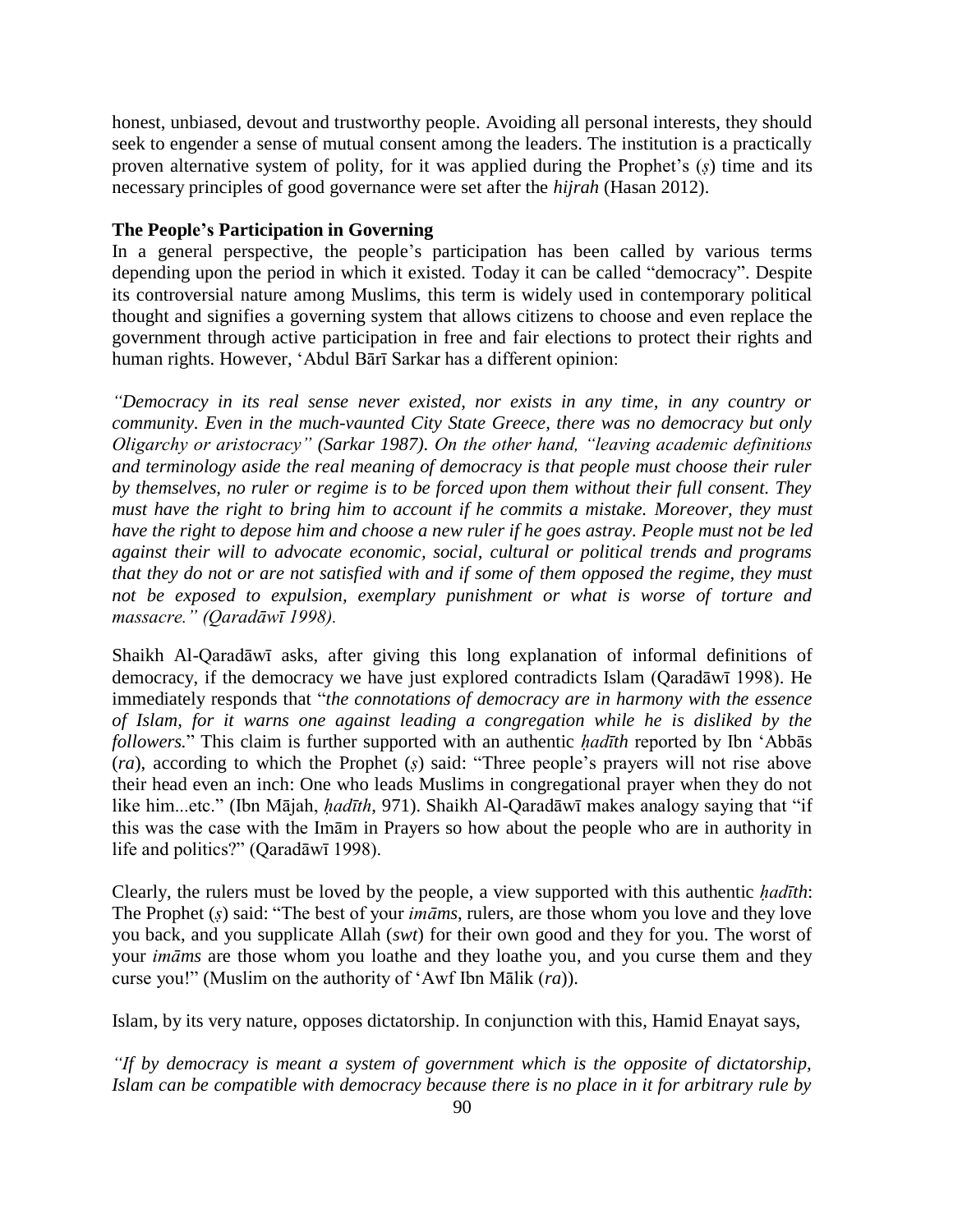*one man or a group of men. The basis of all the decisions and actions of an Islamic state should be, not individual whim and caprice, but the Sharī'ah which is a body of regulations drawn from the Qur'ān and the Tradition." (Enayat 2006).*

Thus, Muslims should find a suitable way to govern the state, one that would prevent the rise of dictatorship. Muslim scholars may use their discretionary powers to meet the new needs brought about by the changing times, for Islam has ultimate objectives and values that must be preserved and sustained: "*the acceptance of God as the Lord of the Universe does not mean that everything is a priori given: Islam is not a panacea that provides ready-made answers to all human problems of humanity, in history and for all times. Rather, Islam provides a moral and just perspective within which Muslims must endeavour to find answers to all human problems.*" (Affendi 2008).

## **An Islamic State Versus A Secular State**

A secular state is governed by man-made laws, whereas an Islamic state is governed, at least in principle, by the laws Allah (*swt*) revealed in the *Qur'ān* and the *Sunnah*. From another angle, an Islamic state is not a nation state but rather a multinational state, for the community's common value is its members' spiritual aspiration, which is based on faith and consists of people who may belong to different backgrounds or languages, colours or races. Practically speaking, an Islamic state is a sovereign state; however, theoretically, it is not fully sovereign because true sovereignty belongs only to Allah (*swt*). In addition, an Islamic state is not a territorial state in the strict sense of the term, but rather a universal state that has no borders. A secular state that has a well-defined territory may be a national as well as a sovereign state (Iqbal 1986).

A secular mind-set or state contains numerous concepts of human rights, all of which are based on different ideologies. However, in Islam human rights are based on the faith itself and are divided into the rights of Allah (*ḥuqūqullah*) and the rights of men (*ḥuqūqul 'ibād*). Therefore, an Islamic state guarantees these rights because they can be found in the *Qur'ān* and the *Sunnah*. They can be summarised as the right:

*"of life, asylum, individual freedom, equality before the law, justice, fair trial, protection of honour and reputation; protection against abuse of power, against torture; equality of status and opportunity; freedom of thought, expression, belief, faith worship, association, assembly, movement, trade, business or profession; to hold and dispose of property; protection of minorities; to participate in the conduct and management of public affairs; status and dignity of workers; social security, founding a family and related matters; of married woman; education or privacy; and so on, subject to Islamic law and morality." (Iqbal 1986).*

But despite all of the above, an Islamic state cannot be considered a theocracy, for it only a state in which Islamic law reigns supreme. Islam rejects any division between the spiritual and the secular realms of life. Although a secular state, theoretically, guarantees religious freedom to its citizens and attempts to promote their material advancement and welfare regardless of their language, colour and religion, an Islamic state is duty-bound to protect the six values of its citizens, irrespective of religion and race, as Allah (*swt*) states,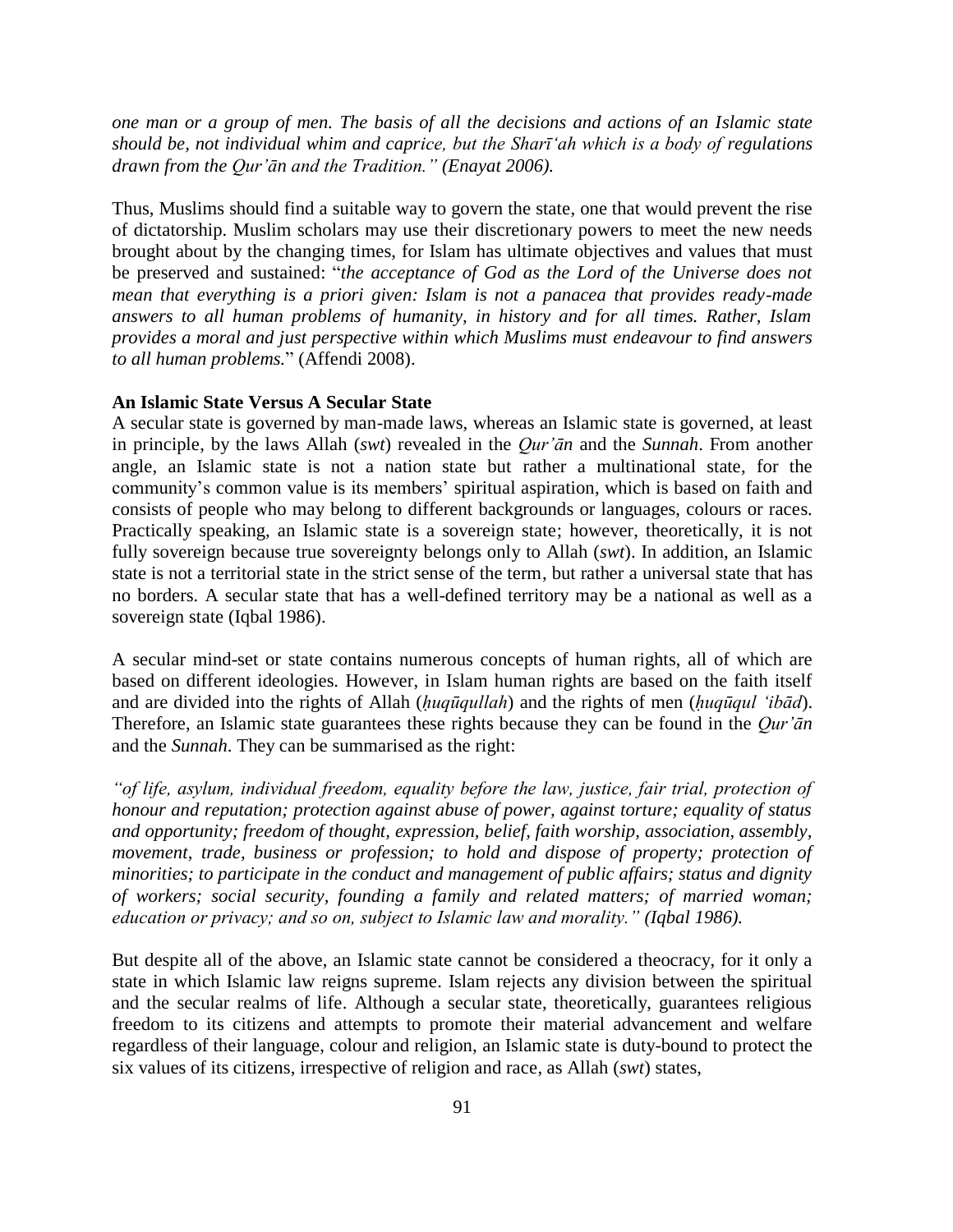*"And If Allah had not raised a group of people, i.e. Muslims, to ward off others from aggression, certainly there would have been pulled down cloisters and churches and synagogues and mosques in which Allah's name is much remembered; and surely Allah will help him who helps His cause; most surely Allah is Strong, Mighty." (Qur'ān 22:40).*

Thus, an Islamic state is obliged to protect the faith and culture of all religious minorities living within its territory and to allow their communities to be represented in the assembly (Iqbal 1986).

## **The Defence Policy of an Islamic Government**

The existence of a state is necessary to protect its people and land from enemies. Therefore, defending the community's government and territory is part of its duty. In fact, defending the community's life (*ḥifẓ an-nafs*) is one of the *maqāṣid al-Sharī'ah*'s essential values. Protecting the government from both internal and external enemies depends upon the establishment of a just governing system. As the obligation to protect Muslims necessitates the ongoing ability to protect the state, Allah (*swt*) mentioned several times the need to formulate a realistic defence policy in the sense of various types of *jihad*, not all of which are military. For example, "O you who believe! Take your precaution, then go forth in detachments or go forth in a body" (*Qur'ān* 4:71). and "And prepare against them what force you can and horses tied at the frontier, to frighten thereby the enemy of Allah and your enemy and others besides them, whom you do not know (but) Allah knows them; and whatever thing you will spend in Allah's way, it will be paid back to you fully and you shall not be dealt with unjustly." (*Qur'ān* 8:60).

Defence preparations comprise all kinds of strength – intellectual, physical, material and spiritual – depending upon the needs of the time. Allah (*swt*) encouraged Muslims to prepare themselves at the beginning of *Sūrah al-'Ādiyāt* by emphasising the importance of warhorses, which at that time were a very essential ingredient of war. Anas bin Mālik narrated that the Messenger of Allah said "There is a blessing in the forelocks of the war horses" (Saḥīh Muslim, Book 33, *ḥadīth* 150) for this very reason, and that he urged Muslims to learn the arts of war because "Allah will cause three persons to enter Paradise for one arrow: the maker when he has a good motive in making it, the one who shoots it, and the one who hands it." (Abu Dāwūd, *Jihād*, p. 23). 'Amr bin Absah said that "we were laying siege to al-Ṭāif and I heard the Messenger of Allah said: "Whoever shoots an arrow in the sake of Allah will be rewarded like one who has freed a slave" Amr said I shot 16 arrows on that day." (Al-Nasā'ī , *ḥadīth* no. 801).

It should be remembered here that Sultan II Muhammad Khan (Fatih), who conquered Byzantine (Istanbul), implemented the Prophet's (*ṣ*) advice in this regard: He used the Shahin Cannonballs, as well as other items of that era's most advanced war tools, to destroy the city's most majestic walls. Classical and contemporary weapons rely on iron (*ḥadīd*), which Prophet Dāwūd (as) used to make weapons and, miraculously, to shape by his hand into arms and armour: "And certainly We gave to Dawood excellence from Us: O mountains! Sing praises with him, and the birds; and We made the iron pliant to him" (*Qur'ān* 34:10). The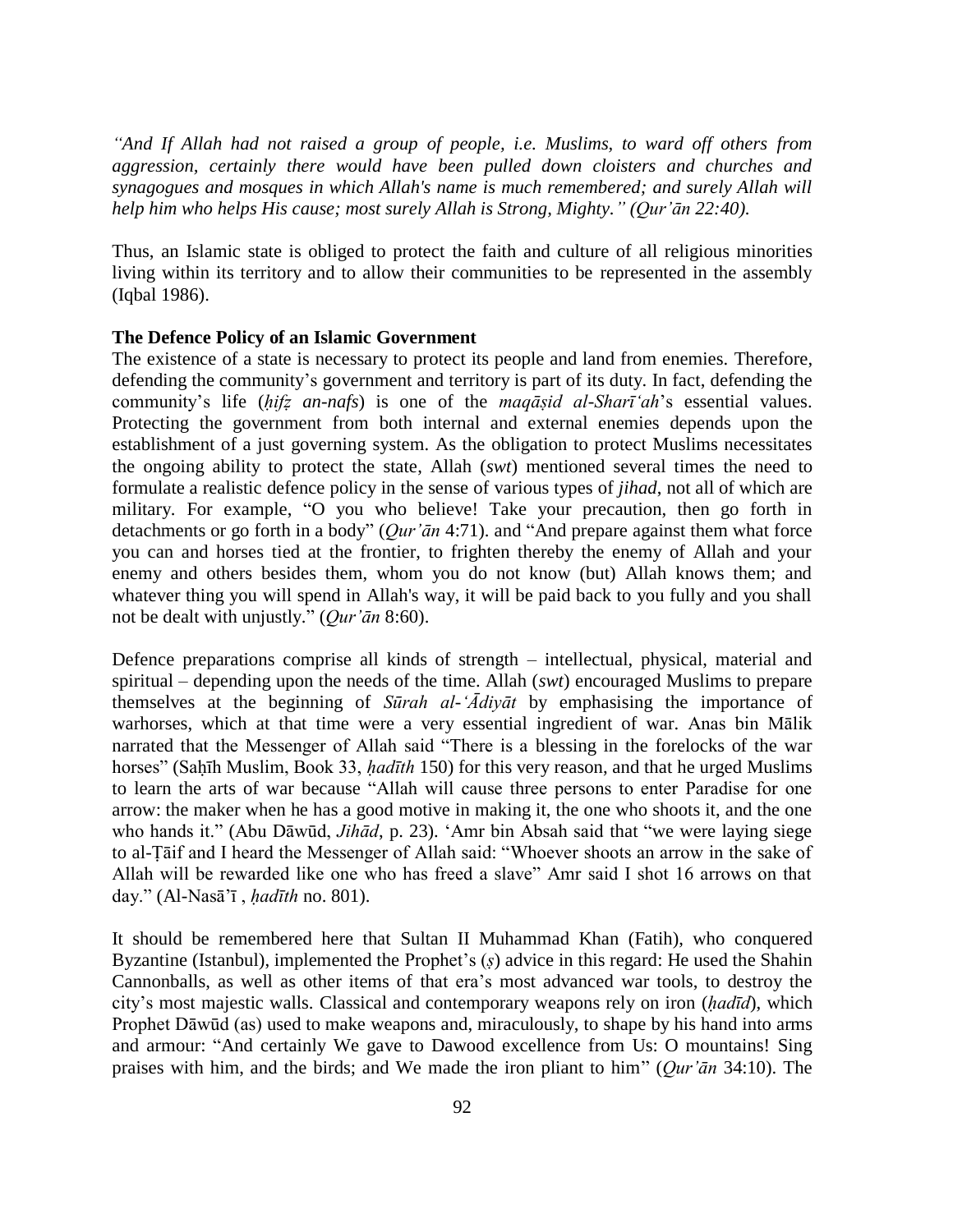war industry relies heavily upon iron, for it has many weapon-related benefits. Allah (*swt*) even named a *sūrah* after it: "and We have made the iron, wherein is great violence and advantages to men, and that Allah may know who helps Him and His messengers in the secret; surely Allah is Strong, Mighty." (*Qur'ān* 57:25). Therefore, an Islamic government must encourage scientists to conduct more research on iron so that others can invent more advanced weapons to protect the Muslims' honour and establish justice for all.

## **The Issue of Nuclear Weapons**

The issue of nuclear weapons, which can be viewed from various angles, must first be viewed as a matter of defence. The most compelling reason for possessing them is to defend the country against external enemies. Producing or buying nuclear weapons has become an essential part of the defence policies of several contemporary countries, some of which have are doing their best to prevent other countries form developing or acquiring their own. Especially when it comes to Muslims countries, these technologically advanced and nuclear countries become extremely hostile. For example, the nuclear programs of Pakistan and Iran have infuriated Western countries, which are not nearly as worried when a non-Muslim country (e.g., India) goes nuclear. They become angry even when an Islamic country seeks to use nuclear energy for peaceful purposes.

Countries that already possess nuclear weapons try to limit the development of the technology, as well as their manufacture, sale and use due to the mass destruction they cause and also to maintain their monopoly. After America dropped atomic bombs on Hiroshima and Nagasaki in 1945, countries signed treaties designed to control such weapons, such as the Anti-Ballistic Missile (ABM) Treaty in 1972 and the Nuclear Non-Proliferation Treaty (NPT) in 1975, which was ratified by 187 countries. The objectives were to: a) prevent the spread of nuclear weapons and technology, b) promote co-operation in the peaceful use of nuclear energy, and c) achieve nuclear disarmament. The irony of such treaties was to keep the non-nuclear nations from developing or obtaining such weapons and restricting membership in the nuclear club to the few technologically advanced countries who already had them. The nuclear state of Israel, however, did not sign these treaties.

In mid-1991, Washington and Moscow signed the Strategic Arms Reduction Treaty I (START), which called for disarming strategic nuclear weapons, converting the carriers to conventional use, and limiting the number and lifting power of intercontinental ballistic missiles and submarine-launched ballistic missiles. Following the Soviet Union's dissolution, its successor states (i.e., Russia, Belarus, Ukraine and Kazakhstan) signed this treaty with the United States on December 5, 2001. In May 2002, the United States signed the Strategic Offensive Reduction Treaty (SORT) and agreed to reduce its deployed strategic arsenals to between 1,700 and 2,200 warheads apiece by December 2012. The media proclaimed this to be the end of the Cold War (Zekavat 2007).

The only Muslim country with nuclear weapons is Pakistan. Despite Washington's strong opposition, Pakistan developed it to maintain a military balance with India due to their mutual rivalry and adversarial relationship in Kashmir. Currently, nine countries have nuclear weapons: the U.S., the U.K., France, Russia, India, China, North Korea, Israel and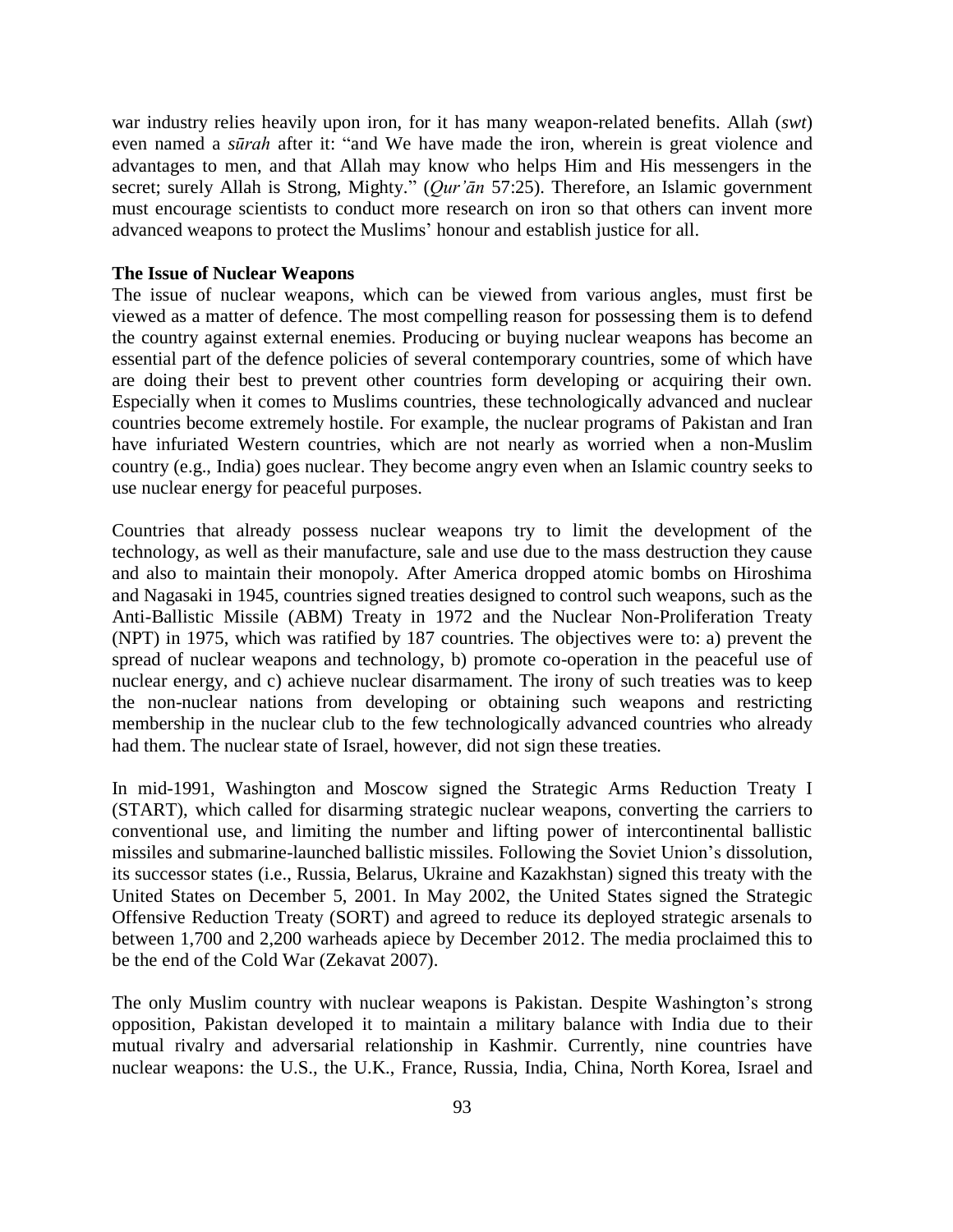Pakistan. Iran has been struggling to develop nuclear energy and has refused to stop enriching uranium, despite American opposition (Zekavat 2007). The West in general, and specifically the U.S., do not allow other Muslim countries capable of developing nuclear weapons even to obtain nuclear energy on the grounds that they might one day learn how to convert it into nuclear weapons.

As Allah (*swt*) says "And prepare against them what force you can and horses tied at the frontier, to frighten thereby the enemy of Allah and your enemy and others besides them, whom you do not know (but) Allah knows them; and whatever thing you will spend in Allah's way, it will be paid back to you fully and you shall not be dealt with unjustly." (*Qur'ān* 8:60). For peaceful purposes, I strongly believe that Muslim countries must develop both nuclear energy and weapons to protect their countries from external occupation and undesired interferences. Otherwise, they will remain under constant threat.

## **The Attributes of an Islamic Government**

Some attributes of an Islamic government should cause it to be differentiated from a tyrannical regime. A transparent and accountable government would be more deserving on trust on the assumption that these qualities increase the public's awareness of the governing system and, accordingly, the government itself as it becomes more sensitive in using the source of the *Ummah* whether in physical or value-oriented sources. The following verse might reflect the idea of both personal and state accountability when it comes to making all types of transactions clear and understandable.

*"O you who believe! When you deal with each other in contracting a debt for a fixed time, then write it down; and let a scribe write it down between you with fairness; and the scribe should not refuse to write as Allah has taught him, so he should write; and let him who owes the debt dictate, and he should be careful of (his duty to) Allah, his Lord, and not diminish anything from it; but if he who owes the debt is unsound in understanding, or weak, or (if) he is not able to dictate himself, let his guardian dictate with fairness; " (Qur'ān 2:282-283).*

The word of the Lawgiver (*swt*) explains that proper record-keeping, part of which involves ensuring transparency and accountability, is vital to preventing anybody from being treated unfairly. The Prophet's (*ṣ*) statement that "surely all of you are shepherds and each of you is responsible for his flock" (*Al-Adab Al-Mufrad*, *ḥadīth ṣaḥīḥ* Book 10, *ḥadīth* no. 212) reflects this ideal of accountability in terms of anyone who holds any type of responsibility, whether it is visible or hidden, for as the *Qur'ān* proclaims: "Whatever is in the heavens and whatever is in the earth is Allah's; and whether you manifest what is in your minds or hide it, Allah will call you to account according to it" (*Qur'ān* 2:284).

Flexibility in rulings can be another attribute, for circumstances change according to time and the people's needs. The *sharī'ah* does not ignore any human needs, as long as the seven essentials are considered. Therefore, the rulings might have to change to secure the people's *maṣlaḥah*. 'Abd al-Wahhāb Khallāf (d.1956) indicated this reality by writing "*opening the doors of mercy and beneficence to the people, and selecting from the diversity of schools and interpretations advanced by the scholars that is beneficial to relieve people from severity and*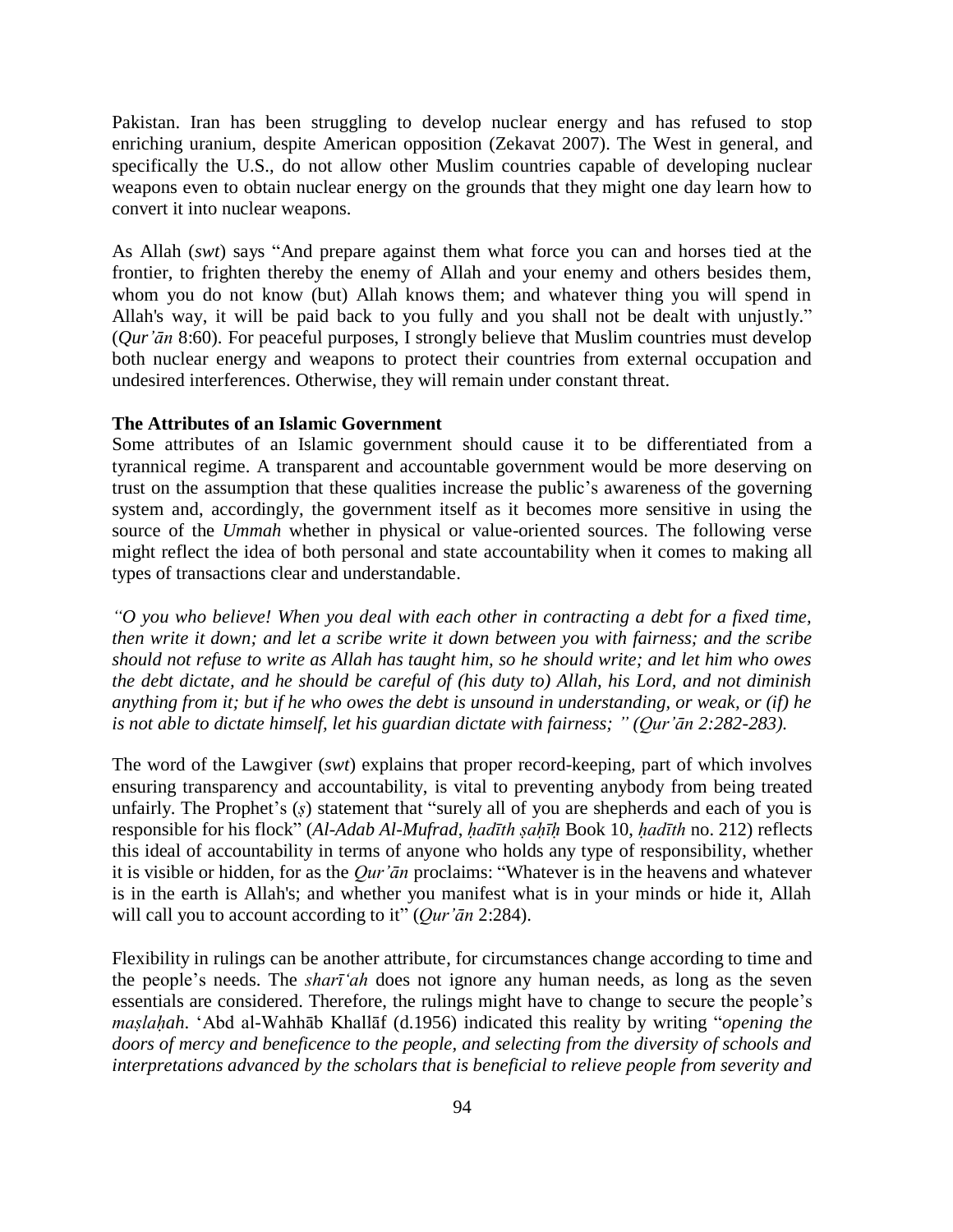*hardship*." (Khallāf 1931). Using an appropriate way to solve problems and remove obstacles from the public or government administrations in order "*to prevent corruption and to facilitate benefit which were in accord with the principles of the sharī'ah even if it disagreed with the views of the mujtahidūn of the past,*" (Khallāf 1931) indicates that doing so does not violate the *sharī'ah*'s essence. Thus, any branch of government could use it to benefit the community and eliminate corruption from the administration.

The true spirit of exercising *ijtihād* must be preserved to keep its dynamic character, which provides solutions to new situations, rather than adhering to the misconception that the door of *ijtihād* has been closed. Even if this closure is considered a historical fact, it is nevertheless logically wrong because the original teaching of Islam contains no such concept (Kamali 1998). In fact, any *fatwā* and *ijtihād* is only temporary in nature, for they must change as the people's circumstances change, provided, as Ibn Qayyīm indicates, that they neither violate the *maṣlaḥah* or lead to corruption (*mafsadah*) (Ibn Qayyīm 1968). In reality, the door of *ijtihād* can never be closed because the *sharī'ah* is everlasting and the people's needs and circumstances are so varied. It has to be clearly known that the application of *ijtihād* must not violate the rulings of the main sources, the *Qur'ān*, the *Sunnah* and *Ijmā'*, of the *sharī'ah*.

Along with many other concepts in Islamic law, *siyāsah sharī'ah* is an instrument for accommodating the needs engendered by social change with the *sharī'ah*. Many Muslim scholars, including Khallāf, maintain that *siyāsah sharī'ah* is flexible enough to do this and thus uses different concepts, such as *sadd al-dharā'i*, which is regarded as "one of the most significant fields where *siyāsah sharī'ah* can be utilized as a means of improving the conditions of the community." (Tāj 1953).

If, for example, people can use a *mubāḥ* (neutral practice) for an evil and/or criminal purpose, it may be prohibited by *sadd al-dharā'i* (blocking the means), such as a sale that leads to usury (*ribā'*). If something lawful is turned into a *mafsadah* due to changing times and circumstances, the ruler may use his discretionary power to declare it unlawful in order to protect the public interest (*maṣlaḥah 'āmmah*) (Tāj 1953).

#### **The** *Ḥisbah* **Institution (Ombudsman, Public Order)**

The institution of *hisbah* played a significant role in market regulations and controls. In his *al-Aḥkām al-Sulṭāniyyah*, Al-Mawārdī (d. 450/1058) states that this term refers to commanding what is good when it is being neglected and to forbidding what is evil if it is being practiced. As Allah (*swt*) ordained: "*And from among you there should be a party who invite to good and enjoin what is right and forbid the wrong, and these it is that shall be successful*." (*Qur'ān* 3:104) According to him, this command applies to every Muslim. He explains the difference between someone who voluntarily undertakes this and a person officially appointed to do so (i.e., a *muḥtasib*) in nine points (Māwardī nd). Ibn Taymiyyah argues that its goal is to enjoin what is generally known as good (*al-ma'rūf*) and to forbid what is generally known as evil (*al-munkar*) in those areas where the authority of the governor, judges, or other specified public officers does not prevail or cannot reach (Ibn Taymiyyah 1976).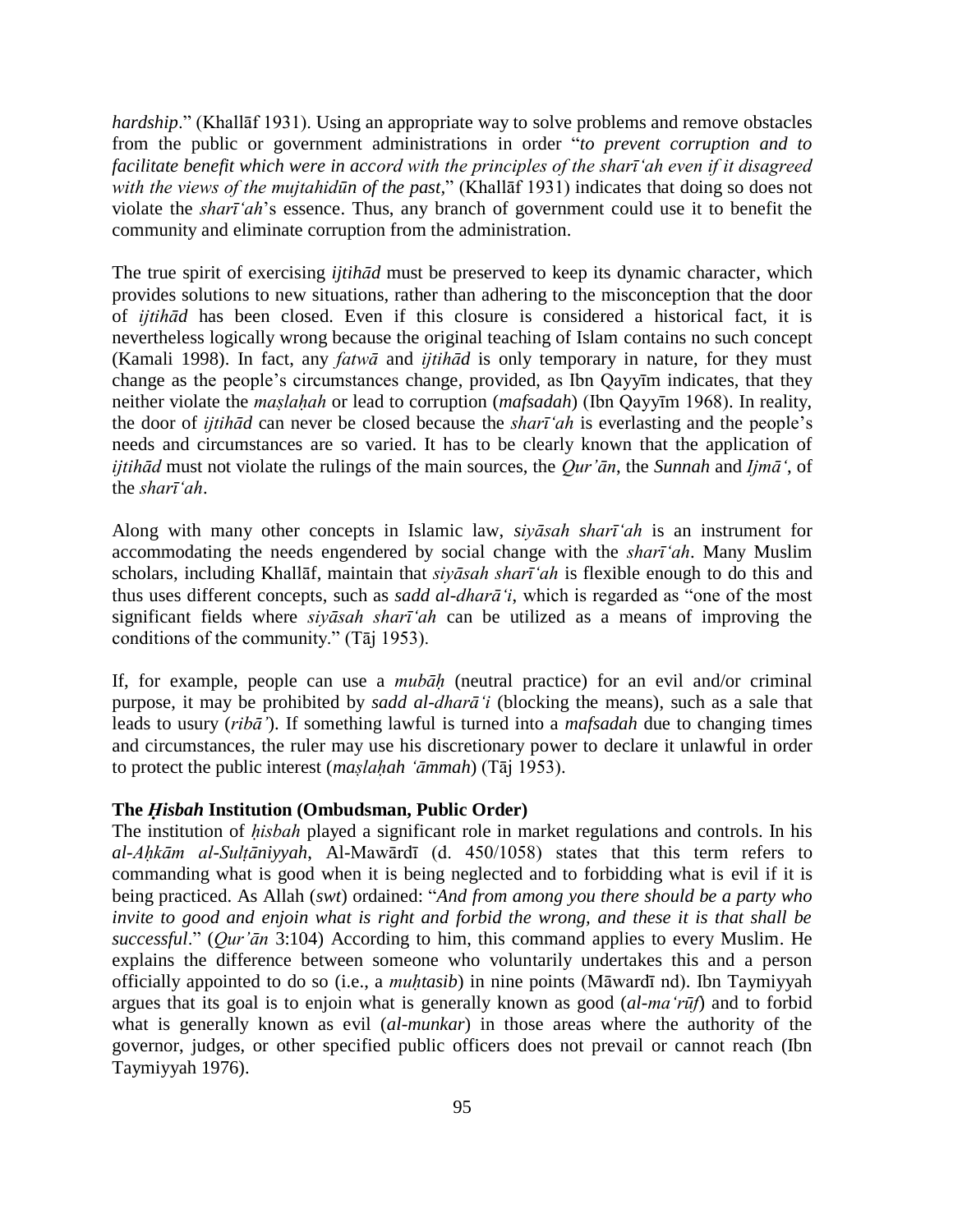In that respect, this institution's scope can be classified in three ways: that which concerns the right of Allah (*swt*), the rights of individuals and, lastly, that which is common to both of them (Māwardī nd). It is defined briefly as "the office to control the market and common morals (*ādāb*)" (Ziadeh 1963).

This institution, one of Islam's significant social and economic supervision institutes, was set up by the Prophet (*ṣ*) himself and adhered to by the Rightly Guided Caliphs (Qarnī 1994). As the state's affairs became more complicated due to the multi-cultural nationalities within its realm, a special officer known as the *muḥtasib* (the person in charge of the *ḥisbah* department) was appointed. The Abbasid caliph al-Mahdī (d.169/786) was the first one to designate a *muḥtasib* (Qarnī 1994). Under the Ottomans, this institution became wellestablished, developed its role and prestige and increased its jurisdiction with a new term – *iḥtisāb.* Its duties and functions were codified in the *iḥtisāb qānunnameleri* under Sultan Bayazid II (r. 886-918/1481-1512) (Mantran 1971).

Ibn Taymiyyah suggested that *ḥisbah* may affect the regulation of market mechanisms in terms of producing social and economic efficiency simultaneously, given that it was established to regulate the market. Therefore, "*ḥisbah* is another important positive institution in the Islamic economic system that regulates the market mechanism by responding to its failures and shortcomings and overcoming its excesses." (Asutay 2007).

Scholars began writing on this new mechanism around the third Islamic century. Although the term *ḥisbah* was not used, perhaps, the earliest book that has reached us is that of Abū Bakr Yaḥyā b. 'Umar al-Kinānī (213-289/829-901), the Andalusian scholar who wrote "*Kitāb Aḥkām al-Sūq"*. Other works were written, among them "*al-Ḥisbah al-Ṣaghīr* and *al-Ḥisbah al-Kabīr*" by Al-Sarakhsī (d.286/898), who served as a *muḥtasib* in Baghdad, "*Kitāb al-Hisbah*" by Jamāl al-Dīn Yūsuf b. 'Abd al-Ḥādī (also known as Ibn al-Mubarrad al-Dimashqī [d.909/1503]), "*Ilm al-Iḥtisāb*" by Tash Kubrizadah (d. 968/1561) and "*Kitāb Bughyāt al-Irbah fī Ma'rifat Aḥkām al-Ḥisbah*" by Ibn Dayba' (d.944/1537) (Islahi 2008).

The *muhtasib* had to be a person of exceptionally high standard as well as fully competent in matters concerning the law, the market and industrial affairs. He was also required to oversee the people's social behaviour as well as their municipal works and performance of religious duties. In fact, this institution made it possible for the state to exercise a comprehensive socio-economic control on trade and economic practices, the most important of which were, among others, supervising industry, professional services, product standardization, preventing hoarding and usurious practices and serving as an intermediary (Islahi 1988). In addition to that, Ibn Taymiyyah summarizes the *muhtasib*'s religious, social and economic responsibilities in the following terms: "The *muḥtasib* shall offer for the Friday prayers other congregational prayers, [ensure] truthfulness and repayment of deposits, and forbid bad things like telling lies, dishonesty, insufficient weight and measures, fraud in industries, trades and religious matters, etc." (Ibn Taymiyyah 1976).

## *Ta'dhīr* **(Warning)**

Under *siyāsah shar'īyyah*, rulers and judges are permitted to use wide discretionary powers; however, they must be in accord with the Islamic law's main objectives. For example, they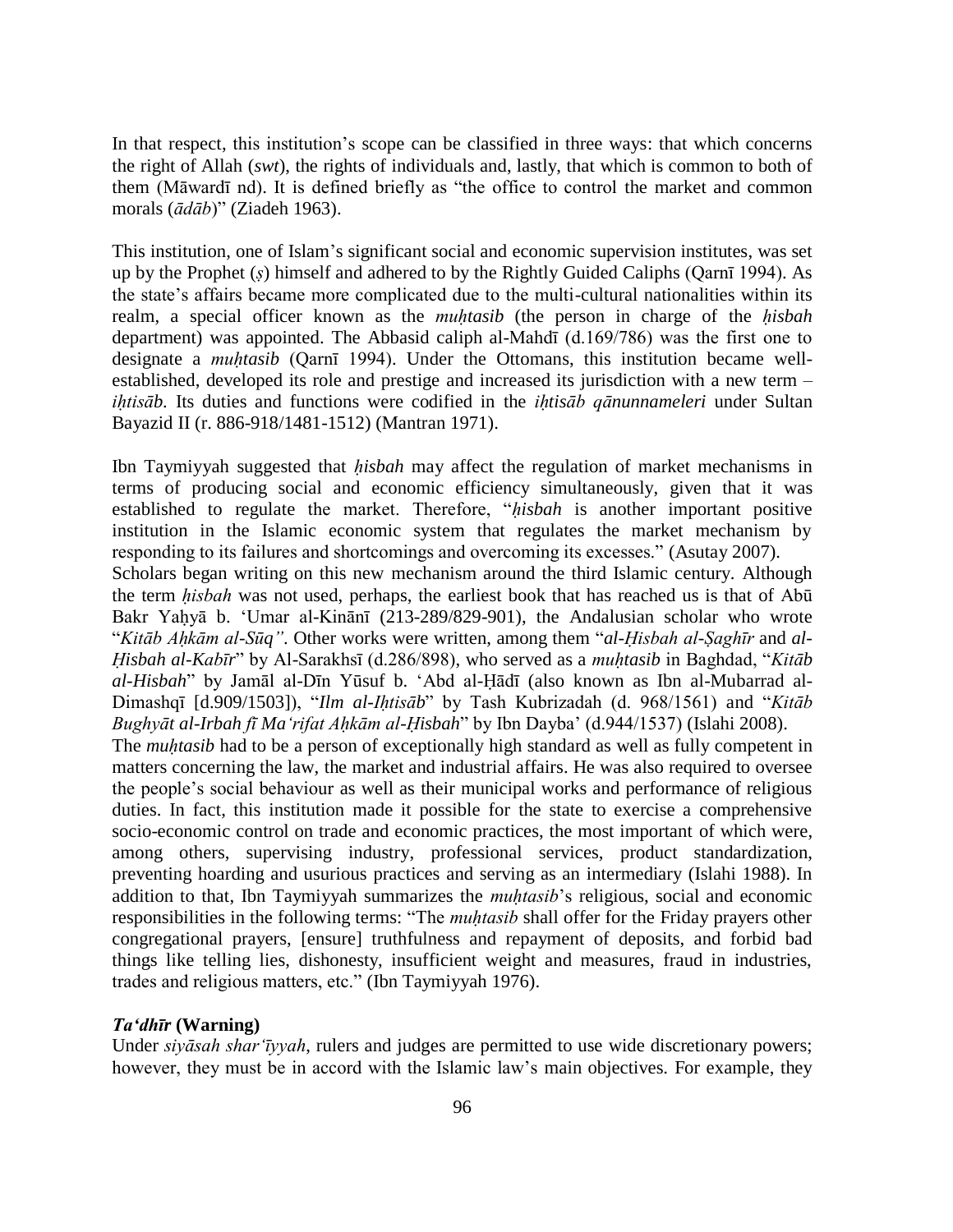can impose penalties based upon their own discretion, observations and personal *ijtihād*, which are considered as *ta'dhīr* (Kamali 1998)*.*

It has been generally established that the prescribed penalties (*ḥudūd*) must be enforced. But if the offender is to be pardoned, one must apply a *hadīth* narrated on the authority of 'Abdurraḥmān Ibn 'Umar that the Prophet (*ṣ*) said: "Pardon the prescribed penalties (*ḥudūd*) among yourselves, for once a *ḥadd* (capital punishment) is reported to me, then it becomes incumbent upon me to enforce the penalty." (Abū Dāwūd, *ḥadīth* no. 4376). This *ḥadīth* warns the Muslims not to be too eager when it comes to enforcing the *ḥudūd*. Nevertheless, "according to Abū Yūsuf, it is not permissible for the *imām* to show leniency or accept intercession in the enforcement of a *ḥadd* unless the proof of *ḥadd* is afflicted with doubt." According to the *ḥadīth* mentioned above, as well as the view of the majority of the scholars "intercession is lawful before a *ḥadd* offence is reported to the *imām* or his representative, as it is obvious there will be no intercession once the violation has been established through the lawful evidence" (Abu Yūsuf 1352).

If any doubt remains, the prescribed penalty should be avoided, for a *ḥadīth* narrated by 'A'ishah (*rah*) relates that the Prophet (*ṣ*) said: "Drop the *ḥadd* penalties, insofar as you are able, in all cases of doubt. When you find a way to release a Muslim from a *ḥadd*, then you must do so, [for] it is better for the *imām* to err on the side of leniency then err on the side of harshness." (Abu Yūsuf 1352).

If the *sharī'ah* mandates no specific punishment or if the requirements of the assigned punishment remain unfulfilled, then a *ta'dhīr* (deterrence) one can be applied. For example, "when adultery (*zinā'*) is not testified to by four witnesses, or when there is a doubt in the proof of *zinā'*, murder, theft, and, in all cases, attempted crimes, the judge may impose a punishment in accordance with the conditions of the offender and the nature of the offence." (Shaltūt nd).

The ruler can apply a *ta'dhīr* punishment to anyone who commits a crime for which no specific punishment has been prescribed. It may consist of any measure that inflicts suffering, a verbal warning or measures that entail social humiliation (Ibn Taymiyyah 2004), dismissal from public office, financial loss, flogging and imprisonment. Although scholars differ over such punishments, it is said that they cannot exceed ten lashes. A vast number of scholars have held that these punishments can never reach the extent of the *ḥadd* penalty (Awa 1976). In other words, one group holds that *ta'dhīr* must not reach the minimum (or the lowest) *ḥudūd* penalty, whereas the other group says that when ascertaining the *ta'dhīr*'s maximum limit, one must refer to the type of offence in the *ḥudūd* categories (Kamali 1998). Ibn Taymiyyah reports the following *ḥadīth* of the Prophet (*ṣ*), in which he said: "No one may be flogged more than ten lashes, except for transgressing any of the limits prescribed by Allah (*swt*)" (Bukhārī, *ḥadīth* no. 6848). According to some scholars, the term *ḥudūdullah* (the rights of Allah) in this *ḥadīth* refers not to the prescribed offences, but to the violation of His limits in general (Ibn Taymiyyah 2004). Consequently, the *Qur'ān* emphasizes that the punishment should not exceed its like in terms of severity or leniency: "And the recompense of evil is punishment like it, but whoever forgives and amends, he shall have his reward from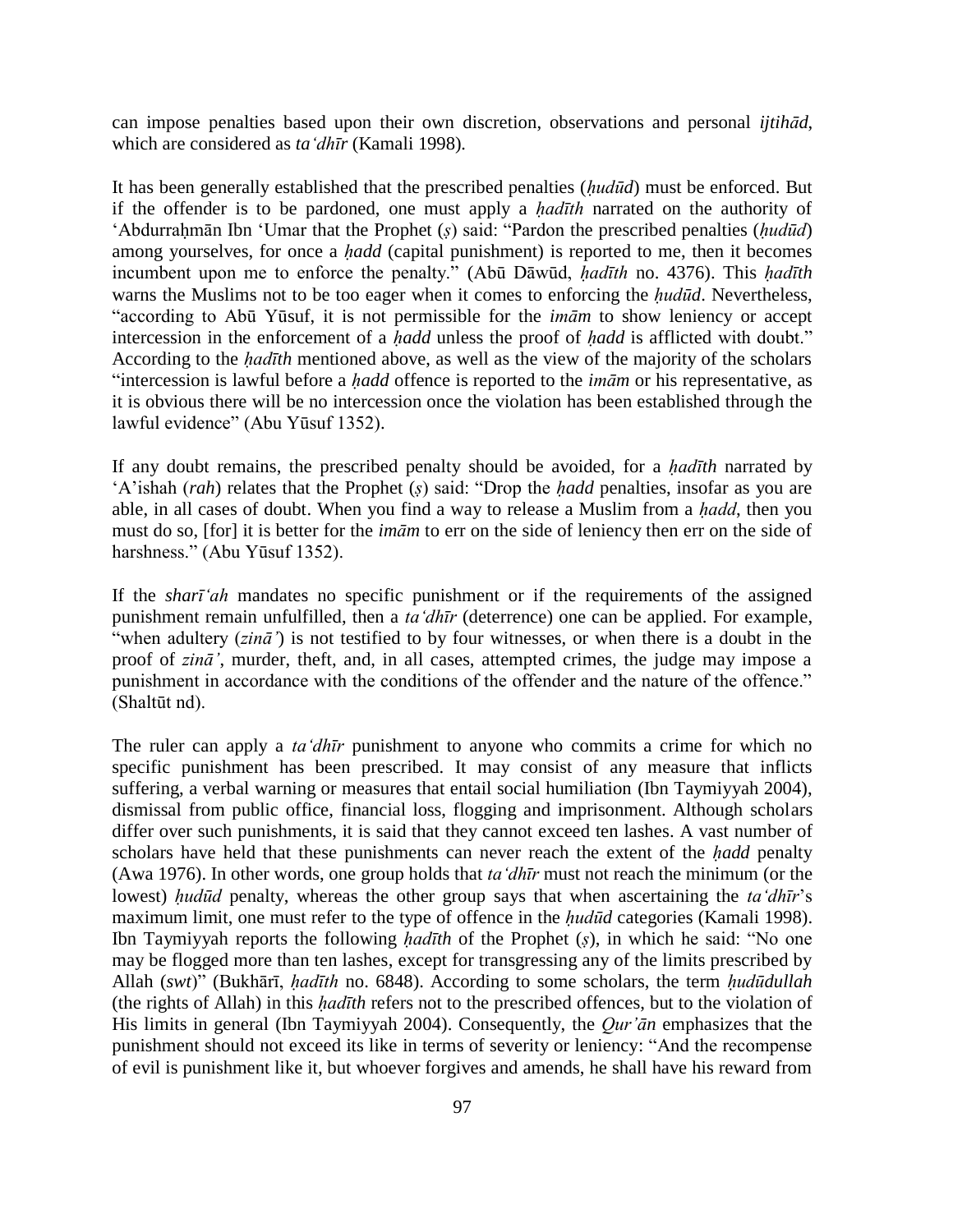Allah; surely He does not love those who do wrong." (*Qur'ān* 42:40). Therefore, its types should be determined with reference to the nature of the offence, the pain it imposed on the victim and its implication for society (Kamali 1998).

In addition, rulers are advised to be kind when faced with a choice between mercy and severity, as this reflect the principle of removing hardship from and bringing ease to the people, based on "Allah intends ease for you; and He does not desire for you difficulty." (*Qur'ān* 2:185). This verse is supported by the *ḥadīth* of the Prophet (*ṣ*), who said: "Gentleness does not fail to create beauty, whereas harshness is most like to lead to ugliness" (Muslim, *ḥadīth* no. 1594) and "Allah (*swt*) loves gentleness (*rifq*) and gives through gentleness what He gives not through oppression (*'unf*)." (Muslim, *ḥadīth* no. 2593). The Prophet (*ṣ*) advised Mu'adh Ibn Jabāl and Abū Mūsā al-Ash'arī, before they were sent to Yemen, to "be gentle to people and not hard on them; bring them good tidings of mercy and scare them not, and do not provoke them to dislike." (Bukhārī, *ḥadīth* no. 3038). Therefore, "it is not benevolence (*iḥsān*) to the citizens to leave them to do what they like or avoid doing what they dislike. The essence of *iḥsān* is to ask them to do what is beneficial for them in this world and meritorious in the next, even if they happen to dislike it. However, when the ruler asks his subjects to do what they dislike, he must do so with gentleness and avoid inciting people with aversion to the *sharī'ah*." (Ibn Taymiyyah 2004).

## **Conclusion**

The paper concludes the topic in the form of research derived from qualitative and theoretical investigations supplemented by an analytical and conceptual framework. It maintains that a state in general and an Islamic state in particular have certain roles and responsibilities in terms of governing their people and the system. In addition, given that people were not created arbitrarily, they need to sustain their existence within a proper governing system structured by laws and regulations. Islam was sent to humanity as the last religion, one with the proper guidance (i.e., the *Qur'ān* and the *Sunnah*) to protect its essence until the Day of Judgement. Islam is both a religion of life as well as a way of life, and therefore leaves nothing to itself (which would render it meaningless) and cannot be excluded from either life or politics. In Muslim political thought and the history of Muslim tradition, religion and politics have never been separated, although some modernists have contrary ideas.

This paper has elaborated upon the significance of establishing a state as one of the Muslim community's ultimate goals, for without it there is no guarantee of safety and the higher objectives of the *sharī'ah* (i.e., life, religion, intellect, lineage, property, honour and state) would be in danger. Logically, protecting this state becomes an indispensable value in terms of guaranteeing the other six values. A strong state would be able to protect these essential values and the *sharī'ah*'s objectives*.* Islam, therefore, repeatedly urges its adherents to establish a state that will unify them and to obey its leader.

When dealing with state affairs, the ruler should discuss every issue with a consultation body (*majlis al-shūrā*) to ensure its legitimacy. Therefore, all of the government's activities must be monitored by the institution of *ḥisbah* (or a similar one) to determine whether they are *sharī'ah* compliant or not, for the ruler of an Islamic state, as well as its Parliament and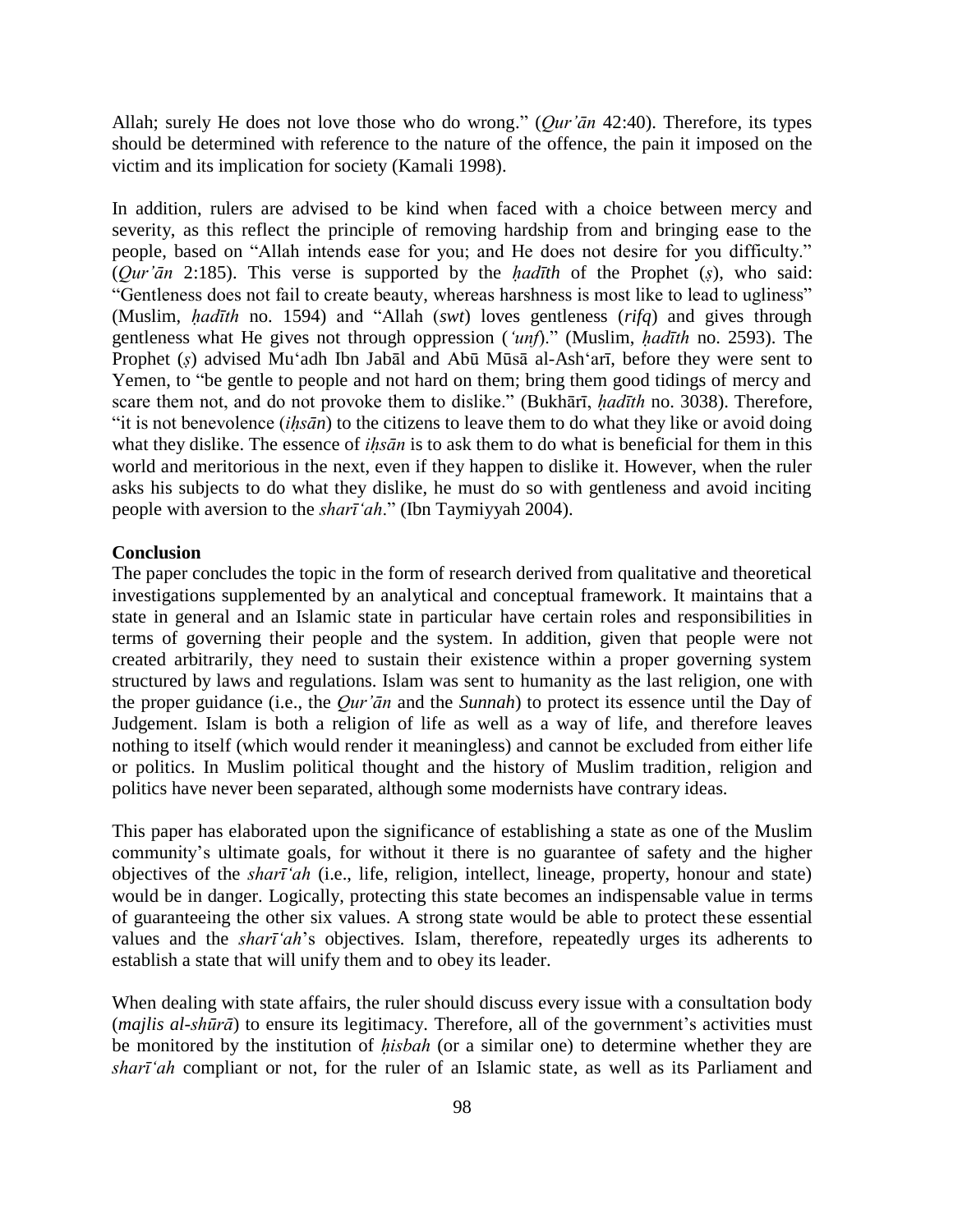population, cannot be left to their own devices, because only Allah (*swt*) has true power. Given this reality, His *ahkām* (rules) must remain supreme over all man-made legislation. However, rulers may use their discretionary powers, when necessary and based upon their own observations and personal *ijtihād* (i.e., *ta'dhīr*), in the absence of a prescribed ruling in the sources of Islamic law.

In addition, an Islamic state must provide a political framework for Muslim unity and cooperation, one that creates social justice among the people, because the absence of social justice makes unity impossible. The destruction of social justice would also destroy the state. Protecting Islam's territory and defending its sanctuaries against internal and external threats by any available means, including nuclear technology, is also an unavoidable necessity for ensuring the state's continued existence.

## **References**

- 'Abdul Rahmān, 'Abdul Rahīm. Issues in Corporate Accountability and Governance: An Islamic Perspective, *The American Journal of Islamic Social Science*, vol. 15, no. 1, 2010.
- Abu Yūsuf, Ya'qūb Ibn Ibrahīm. *Kitāb al-Kharāj*, 2nd ed., (Cairo: al-Maṭba'ah al-Salafīyah, 1352).
- Affendi, Abdelwahab. "*Who Needs an Islamic State*," (London: Malaysia Think Tank London, 2008).
- Ahmad, Mumtaz. "*State Politics and Islam*," (Washington: American Trust Publication, 1986).
- Aqqād, 'Abbās Maḥmūd. "*Al-Insān fī al-Qur'ān al-Karīm*, (Cairo: Dār al-Hilāl, n.d).
- Asad, Muḥammad. "*The Principles of State and Government in Islam*," (Great Britain: Dār al-Andalus, 1981).
- Asutay, Mehmet. "A Political Economy Approach to Islamic Economics: Systemic Understanding for an Alternative Economic System," *Kyoto Bulletin of Islamic Area Studies*, 1-2 (2007), p. 3-18, p. 13
- Awa, Moḥammed S. Ta'zīr in the Islamic Penal System," *Journal of Islamic and Comparative Law* 6, (1976).
- Bahī, Muḥammad. *Al-Sin wa al-Dawlah min Tawjīhāt al-Qur'ān al-Karīm*, (Beirut: Dār al-Fikr, 1391/1971).
- Benwell, Richard. Gay, Oonagh. The Separation of Powers, *Section Parliament and Constitution Centre*, Standard Note: SN/PC/06053, Library of the House of Commons, p. 2-3.
- Charles, Montesquieu. *The Sprit of Laws*, Translated and edited by Anne Cohler, Basia Miller and Harold Stone. (New York: Cambridge University Press, 1989).
- Enayat, Hamid. "*Modern Islamic Political Thought*," (Selangor: IBT, 2006).
- Greenfeld, Molly. *The Asymmetry of Separation of Powers Doctrine in Australia*, The Western Australian Jurist, vol. 3, 2012, p. 233-234.
- Hamilton, Alexander. (et al) *The Federalist: A Collection of Essays, Written in Favour of the New Constitution*, as Agreed upon by the Federation Convention September 17, 1787 (J & A McLean, 1788).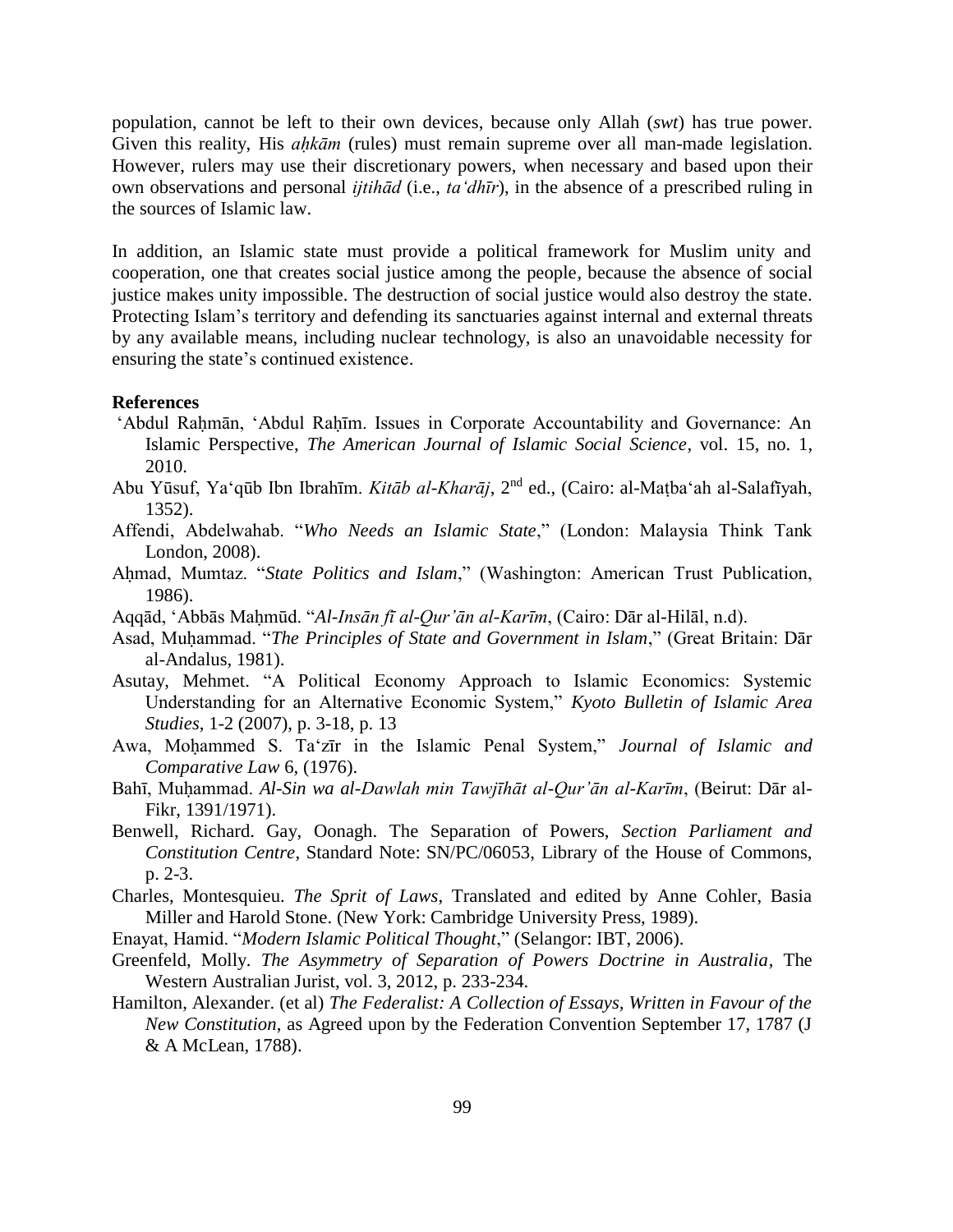- Hasan, Zulkifli. Corporate governance in Islamic financial institutions: An Ethical Perspective. *Prime Journals of Business Administration and Management (BAM),* vol. 2, no. 1, 2012, p. 405-411.
- Ibn Qayyīm, "*I'lām al-Muwaqqi'īn 'an Rabb al-'Ālamīn* (Cairo: al-Kulliyah al-Azharīyah, 1388/1968).
- Ibn Taymiyyah, "*Sharḥ Al-Siyāsah al-Shar'īyyah fī Iṣlaḥ al-Ra'iy wal-Ra'īyyah li Shaikh al-Islām Ibn Taymiyyah*," by al-Shaikh Muḥammad bin Ṣāleh al-Uthaimayn, (Beirut: Dār Uthmāniyyah and Dār Ibn Ḥazm, 2004).
- "*Al-Siyāsah al-Shar'īyyah fī Iṣlāḥ al-Ra'iy wal-Ra'iyyah*," (Riyadh: Dār al-Alam al-Fawā'id).
- "*Public Duties in Islam: The Institution of the Ḥisbah*," (Leicester: Islamic Foundation, 1985).
- *Al-Ḥisbah* (Dār al-Sha'b, 1976).
- Iqbal, Justice Javid. "*The Concept of State in Islam*," in Mumtaz Aḥmad, "*State Politics and Islam*," (Washington: American Trust Publication, 1986).
- Islahi, 'Abdul 'Azim. "Works on market supervision and Sharī'ah governance (al-Ḥisbah wa al-siyāsah al-shar'īyah) by the sixteenth century scholars," *Quarterly Journal of the Pakistan Historical Society*, vol. 54, no. 3 (2008), p. 7-20.
- Islahi, 'Abdul 'Azim. *Economic Concepts of Ibn Taimīyah*, (Leicester: The Islamic Foundation, 1988).
- Kamali, Mohamad Hashim. Siyāsah Sharī'ah or the Policies of Islamic Government, *The American Journal of Islamic Social Sciences*, vol.6, no.1, 1998, pp. 59-80.
- Kayadibi, Saim. *Istiḥsān the Doctrine of Juristic Preference in Islamic Law*, (Kuala Lumpur: Islamic Book Trust, 2010).
- Khallāf, 'Abd al-Wahhāb. *Al-Siyāsah al-Shar'īyyah*, (Cairo: al-Maktabah al-Salafiyyah, 1931).
- Mantran, R. "Ḥisbah-Ottoman Empire," in *Encyclopedia of Islam*, (Leiden-New York: E.J. Brill, 1971), vol. 3, p. 489.
- Maududī, Sayyid Abul A'lā. "*First Principles of The Islamic State*," (Lahore: Islamic Publication Limited, 1978).
- Māwardī, Abū al-Ḥasan 'Alī Ibn Muḥammad Ibn Ḥabīb al-Shāfi'ī. "*The Ordinances of Government*," translated by Asadullah Yate, (London: Ta-Ha publishers, nd.).
- "*Kitāb al-Aḥkām al-Sulṭāniyyah*," (Cairo: Dar el-Hadith, 2006).
- "The Ordinances of Government," translated by Asadullah Yate, (London: Ta-Ha publishers, nd.).
- Mutawallī, 'Abd al-Ḥamid. "*Mabādī' Nizām al-Ḥukm fī al-Islām*," 2nd ed., (Alexandria: Mansha'ah al-Ma'ārif, 1974).
- Olivier,NJJ. Wasserfall, I. *Governance*, (Cape Town: Pearson Education, 2008).
- Qaradāwī, Yūsuf. "*State in Islam*," translated by Al-Falāḥ, (Cairo: Al-Falāḥ, 1998).
- Qarnī, 'Ali b. Ḥasan. "*Al-Hisbah fī al-Māḍī wa al-Ḥādir (The Ḥisabah in the past and the present)*, (Riyādh: Maktabah al-Rushd, 1994), vol. 2, p. 499-521.
- Sachedina, 'Abdulazīz A. "The Creation of a Just Social Order in Islam," in Mumtaz Ahmad, "*State Politics and Islam*," (Washington: American Trust Publication, 1986).
- Ṣadr al-Sharī'ah, 'Ubayd Allah Ibn Mas'ūd bin Tāj Al-Sharī'ah al-Ḥanafī. (d. 747/1346), "*Al-Tawdīḥ fī Ḥall Jawāmid al-Tanqīḥ*", (Karachi: 1979).